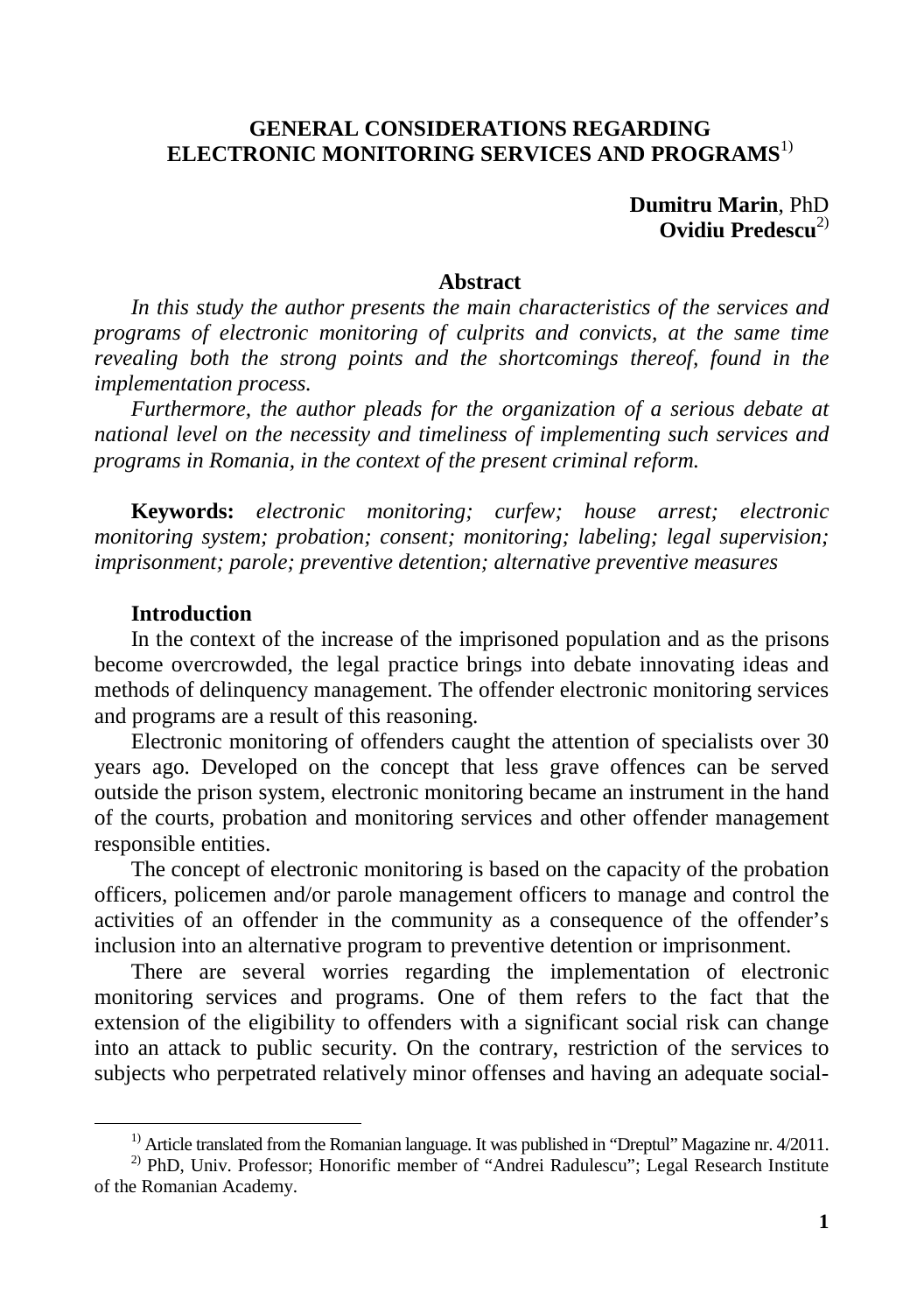professional profile does not justify itself economically and electronic monitoring may be considered an intrusion in the private life of the person and his/her family.

The wager *custody* versus *alternative restrictions and obligations* with electronic monitoring consists in identifying the eligibility criteria of the offense and offender, capable to suggest and sustain the decision of imprisonment, application of alternative measures or penalties in the community, respectively, supplemented as the case may be, by the obligation of implementing other legal control, treatment, education of professional training programs.

Prison overcrowding is a frequent argument used to justify electronic monitoring services, but not the only one. To sustain control programs and services by electronic system, appeal is made yet to other supporting themes, such as the responsibility of the individual, family and society, freezing of the recurrence rate, and not last, the cost of custody management. In a wide acceptation, electronic monitoring of culprits and convicts contributes to the materialization of community partnerships which aim at, and maintain the hope of, a just, real and secure society, by the integration of a balance between political, legal and social actions of criminality prevention, operative and efficient intervention and reintegration of the individual in the community<sup>3)</sup>.

The content and complexity of the services belonging to the electronic monitoring program differ according to the nature of the offence, profile of the offender and budget allotted to that action.

Extension of the use of these categories of services and programs at international level brought to light a series of non-homogeneous particularities of political, social, administrative and ethical nature, issues which should be solved before the initiation of the said actions or implementation of a new normative framework. It is also the case of Romania.

Imminence of the implementation of the new criminal normative framework $4$ ) rises, in our opinion, to the rank of priority, the provocation of a debate on the theme of the necessity and timelines of implementing the electronic monitoring services in Romania. What is it? What are the characteristics which define the notion of electronic monitoring? And, moreover, what has to be done in the direction of implementing such services and programs in the legal act are a few of the issues we propose to present and, as far as possible, clarify.

<sup>3)</sup> American Probation and Parole Association: *Electronic monitoring in intensive probation and parole programs* (Monograph). Washington, DC: Bureau of Justice Assistance, U.S. Department of Justice, 1989.

<sup>4)</sup> See: Law no. 286/2009 on the *Criminal Code*, published in the Official Monitor of Romania, part I, no. 510 of July 24, 2009; Law no. 135/2010 on the *Criminal Procedure Code*, published in the Official Monitor of Romania, part I, no. 486 of July 15,2010.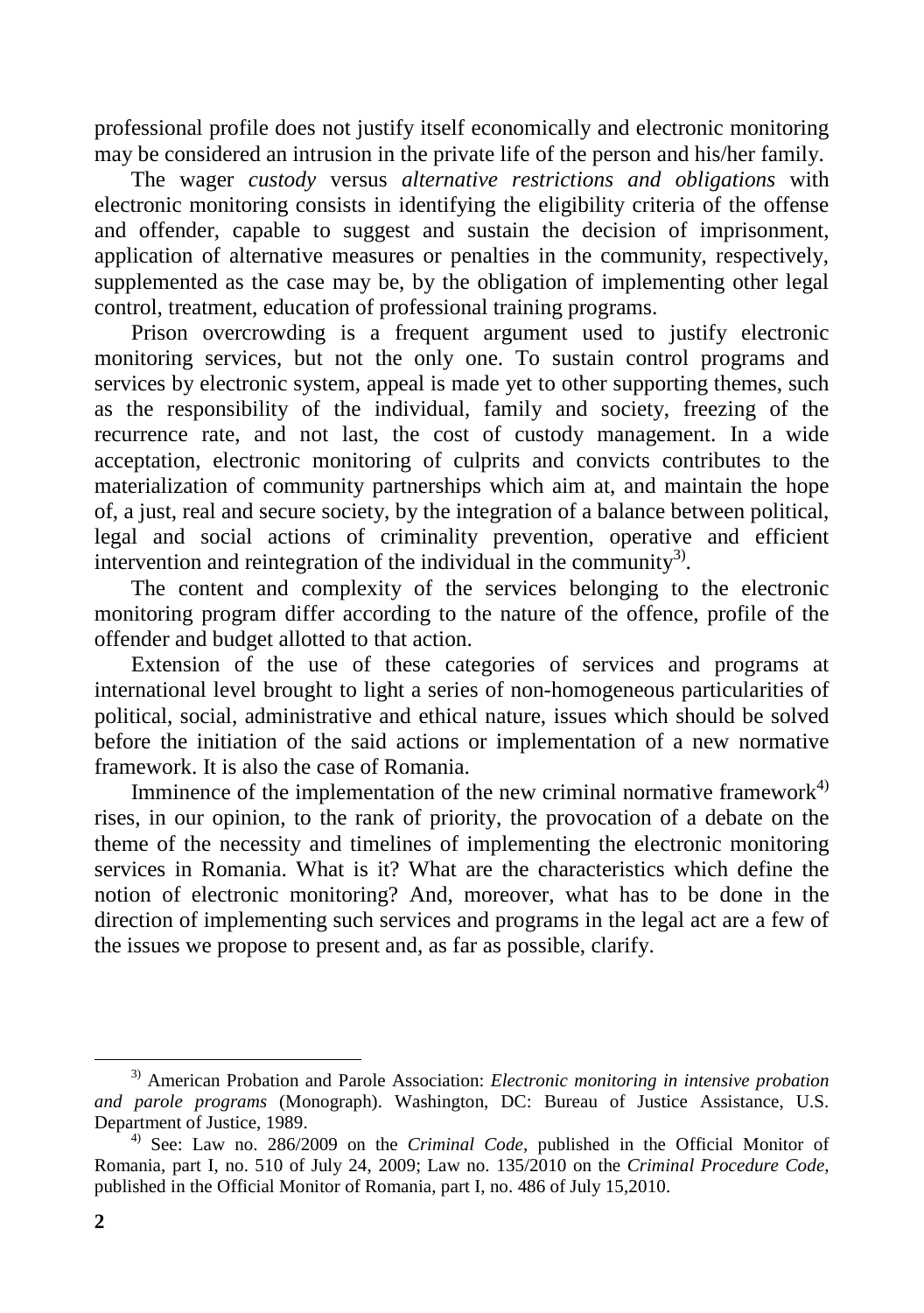#### **1. Electronic monitoring – a complex and controversial notion**

Complex because it brings together heterogeneous activities from various spheres: criminal justice, economy, technical research, psychology, sociology, pedagogy, administration etc. Controversial because it brings into debate and offers different answers on themes related to criminal legislation, fundamental human rights, criminality control, protection, security and social reintegration, costs and efficiency of the justice act. From the procedure point of view, it represents a means of remote control of the persons involved in a criminal suit, by the imposition of movement restrictions, practicable as a rule in a certain hourly bracket.

It is promoted as a real alternative to imprisonment. The electronic monitoring services and programs are less costly than the imprisonment; they cut down the need for detention spaces and contribute to the relaxation of overcrowding the reviewed locations.

Although it is sometimes perceived as a form of punishment which restricts the freedom of movement, it provides the required flexibility to continue current activities in the community and maintain the family life.

The electronic monitoring programs protect the public by inhibition of the criminal possibilities; they emphasize the impact of social actions of reintegration and rehabilitation of the criminals and represent a solid support for the enforcement of punishment in the community.

At social and individual levels, the electronic monitoring services contribute to the *control and normalization of the life style* of the subjects and, in many instances, of those in their entourage, as well as the consolidation of a healthy relational system.

Electronic monitoring, as an efficient way of monitoring the freedom of movement of the offenders in the community, can be applied in all stages of the criminal suite and, in certain cases, after having served the time, for instance in the case of sexual offenders.

Furthermore, it is assimilated ever more as a viable alternative option to the imprisonment of persons with a moderate social threat and as an efficient possibility of solving aspects generated by illegal immigration or deviant social behavior of young people. According to individual impact, *electronic monitoring is considered to be more punitive than the classical probation services and less strict than imprisonment*.

The existence and development of a monitoring system ease promotion of modern policies of criminal procedure and time serving and provide the adequate technical support for the increase of the weight of preventive obligations, nonprivative of freedom, as opposed to preventive detention and punishment executed in the community as opposed to imprisonment.

Substitution of the classical alternatives of punishment prevention and timeserving by electronic monitoring is conditioned by the guaranteeing of an efficient justice act, with reduced costs, under conditions of individual and public security.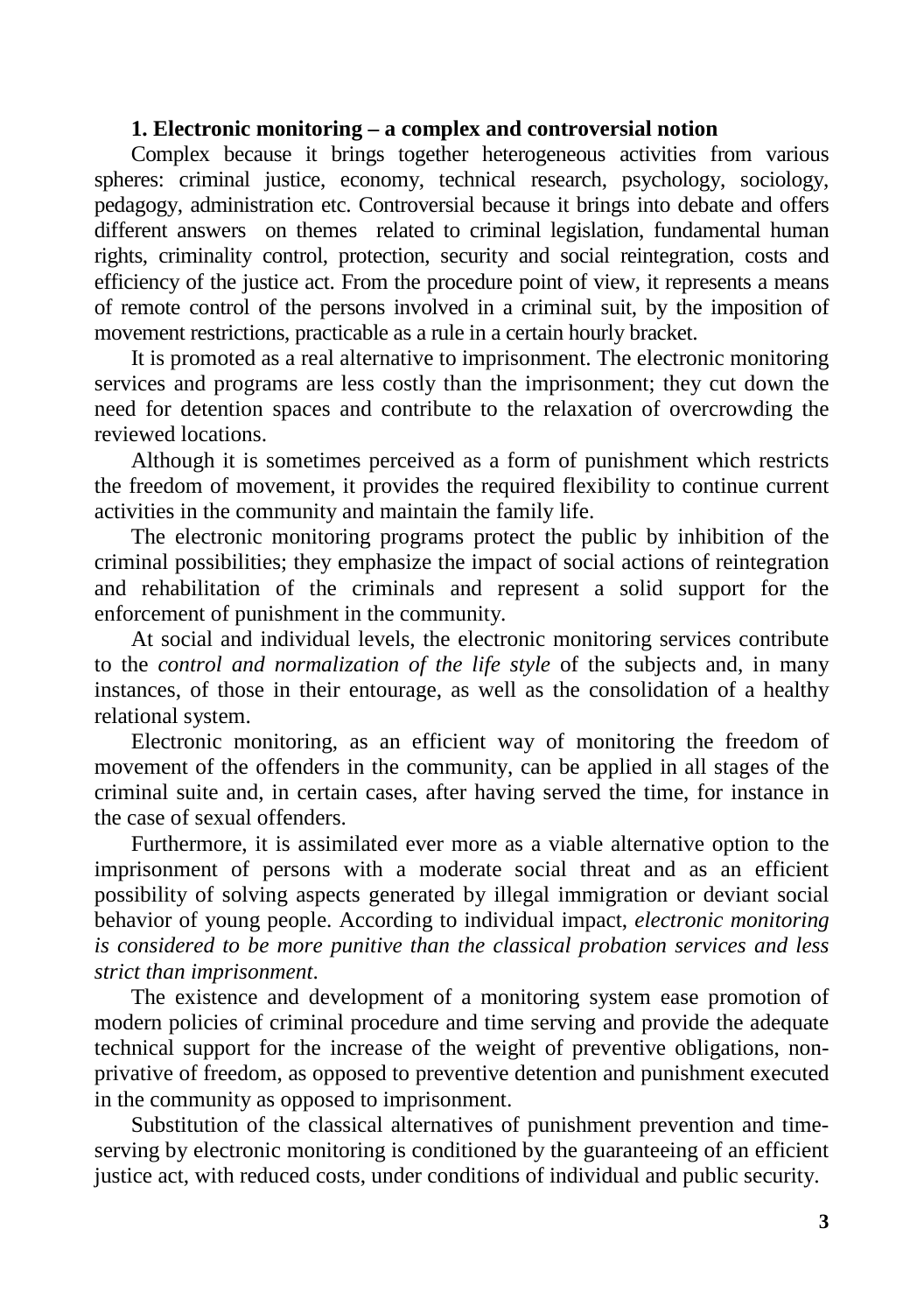### **2. Electronic monitoring – weakness, mercy or controlled trust.**

The offender electronic monitoring institution is found under multiple acceptations.

Some people perceive it as a punishment measure or an act of mercy, consciousness and responsibility. Others perceive it as a complementary and efficient means of control and real substitute of custody. Some opinions support the thesis of controlled trust and the necessity to grant a second chance, while others support the alternative of using it as an instrument of alleviating disordered life.

There are opinions which promote the idea of using it as a weapon against the shortcomings and negative emotional impact of the life in jail, especially on young people and a complement supporting the cognitive-behavioral treatment of actions in the case of adults.

There are opinions which disapprove the use of such means, while others declare themselves surprised by their cleverness and efficiency.

Some jurisdictions enforce or experiment electronic monitoring as a solution of efficient management of budgetary resources, while others aim at reducing the recurrence index amplifying the role of the family, social counseling and professional formation of the subjects in the community.

Other programs of electronic control have a strictly operative character, the declared targets being focused on the seeking, localization, apprehension and presentation of the offenders in front of the investigation and/or judicial organisms.

International expertise connects the notion of electronic monitoring with two fundamental coordinates:

 *efficient riposte – from the economic and social points of view – to imprisonment*; budgetary constraints consolidate the thesis according to which addition and modernization of imprisonment capacities are not the only paths to follow;

 $\checkmark$  *mode of control* of criminality based on the responsibility of the subjects and community; usage imposes implementation of a dual system of treatment of the delinquency: imprisonment for the cases which need it and harsh penalties and/or restrictions in the community for those which do not require express custody.

### **3. Curfew – essence of the electronic monitoring system**

The contents of the electronic monitoring program express a form of remote control of persons involved in a criminal suite, selected according to some precise eligibility criteria, through several verification modalities of the restrictions of leaving the residence within a certain time span (radio frequency or biometric systems) or permanent recording of the movements inside the community<sup>5)</sup>.

The electronic monitoring program focused on curfew departs evidently from the strictly operative approaches.

<sup>&</sup>lt;sup>5)</sup> Provided by satellite localization systems with Global Positioning System (GPS) technology.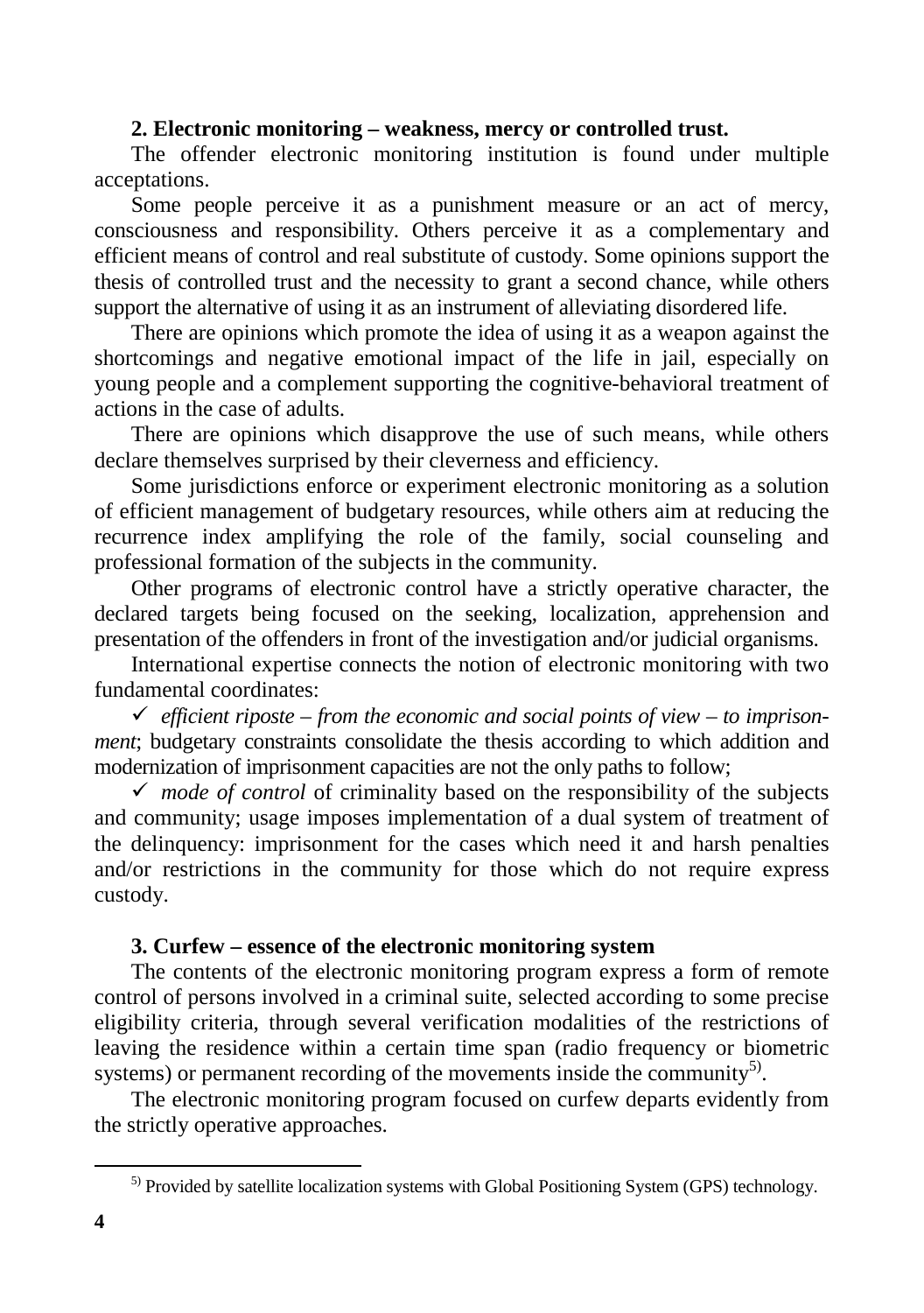Electronic surveillance, currently met in the specialized literature under the name of *electronic monitoring*, is a relatively recently approved in judicial practice. In fact, electronic monitoring services are aimed at recording and certifying the conformity of observing the obligations imposed by the curfew.

The decision for confinement, arrest or curfew places the subjects in a program of control in the community which restricts the freedom of movement and institutes at individual level the obligation to refrain from leaving the declared residence during a certain time bracket.

In principle, the sum of restrictions imposed by the program does not restrict the right to work, education of medical treatment.

The considerations presented above induce two essential issues in the administration of a service of electronic monitoring, i.e.: *legislative permissivity and institutional capacity to furnish and manage such special services*.

### **4. The mission of electronic monitoring programs and services remains a philosophy durable in time**

The history of electronic monitoring begins in the 60' of the 20th century and is the effect of a non-homogenous mixture of values, requirements and conditions favorable for political, economic, ideological and technical changes, all focused and turned into account by various social forces, interests and processes to the benefit of community standard development<sup>6)</sup>.

The father of the concept of monitoring the offenders by technical means is considered to be Ralph K. Schwitzgebel, PhD, a psychologist at Harvard University. He sustained that acceptance of certain measures of judicial control and social re-education of the offenders in the community is preferable in the present stage of human development and a more permissible, more tolerant and less costly alternative than custody of the persons imposes itself as necessary and timely solution. Dr. Schwitzgebel considered that monitoring by technical means, associated with other judicial control measures, could be a substitute of long term imprisonment, especially in the case of a category of *chronical recidivists*. Offender's responsuibility is considered an esential condition while the technical equipment, a servant and therapeutic process $\frac{7}{2}$ .

The huge qualitative leap recorded in the field of electronic technique did not affect Dr. Schwitzgebel's phylosophy, recognized even today. In spite of continuous improvement of the technical performances and miniaturization of the devices attachable to persons, electronic monitoring preserved it's *raison d'aitre*:

<sup>6)</sup> See: S. Mainprize, *Electronic monitoring in corrections: Assessing cost -effectiveness and the potential for widening the net of social control*, Canadian Journal of Criminology, 34(2), p. 161-180, (1992).

<sup>7)</sup> M. Renzema, *Electronic Monitoring's Impact on Reoffending*, (revised) 2003. faculty.kutztown.edu/renzema/EM/april 05/2003 protocol.pdf, p.2.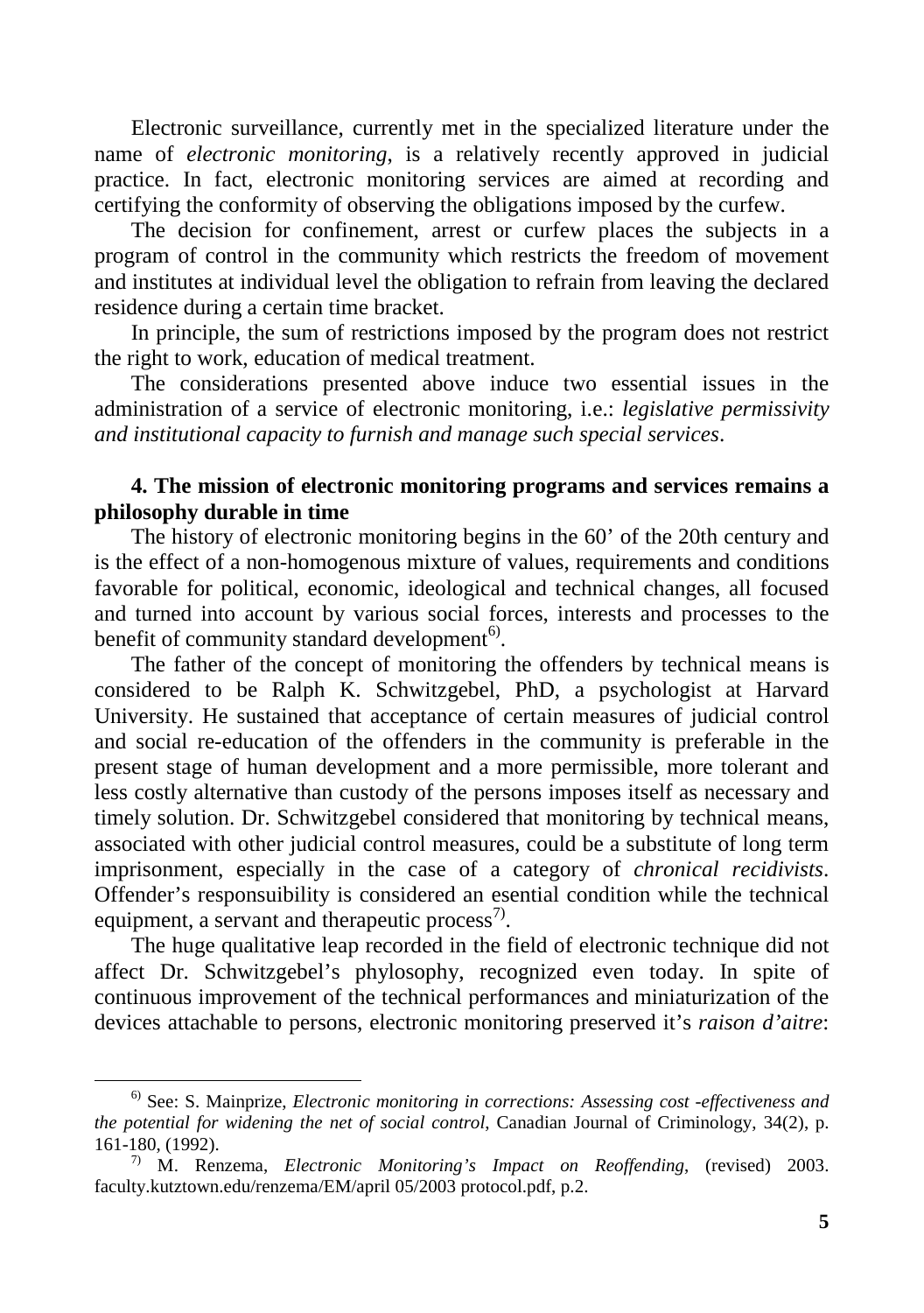*confirmation of the presence of a subject at a certain location at a given time or during a certain time bracket*.

Initiation of electronic monitoring programs, in the sense of the motivations expressed by Dr. Schwitzgebel, is attributed to judge Jack Love of Albuquerque, New Mexico. Inspired by an episode of the *Spiderman* comics series, in 1977 he convinced Michael Gross, an electronics specialist, to design and build an electronic device for the control of offenders. The experiment started in 1983, when judge Jack

Love decided to include the first offender into an electronic monitoring program, pronouncing a measure of curfew.

The success of the project laid the basis of development of a public service destined to alleviate the act of managing criminality, to depressurize the effects generated by jail overcrowding, re-socialization and reintegration of offenders with moderate social risk.

The electronic monitoring programs experienced a significant development and spread at the level of the United States of America and, then, the whole world From 2300 subjects registered in 1988 in 32 states of the United States of America, their number reached 95,000, ten years later<sup>8)</sup>. Remarkable results made it possible for the American experience to be exported to Great Britain, Canada, Australia, New Zealand, Singapore, South Africa, Sweden and Holland. There, as a consequence of undergoing some pilot projects with various degrees of complexity, operational structures were built, managed by both the public and the private sectors<sup>9)</sup>.

The constitution and development of the monitoring services are to a great extent the consequence of the will of political factors, which, under the pressure exercised by certain social and economic vectors, ascertained the real contribution of the electronic monitoring programs to rendering the justice act more flexible and efficient.

The appearance and development of satellite positioning equipment allowed the enriching of the contents of the programs and enlargement of the monitoring area by furnishing a permanent control over the subjects' movements.

The increase of the freedom of movement of the offenders, a facility provided by the implementation of programs based on GPS devices, fuels certain worries with regard to potential perils determined by the global behavior of the individual in the society.

These worries are fully justified. The guarantee of permanent and operative control may lead to an attenuation of the vigilance and, why not, of the reticence of the decision factors with regard to the extension of such programs to deeds and individuals with a higher social danger, a result which could deteriorate the social climate.

<sup>8)</sup> A. Schmidt, *Monitorizarea electronic*ă*: Ce ne spune literatura de specialitate?* în "Probațiunea Federală", 62 (2), 1998, p. 10-19.

<sup>9)</sup> K. Dodgson, E. Mortimer, *Home detention curfew - The first year of operation,* in "Research Findings", 2000, p. 110.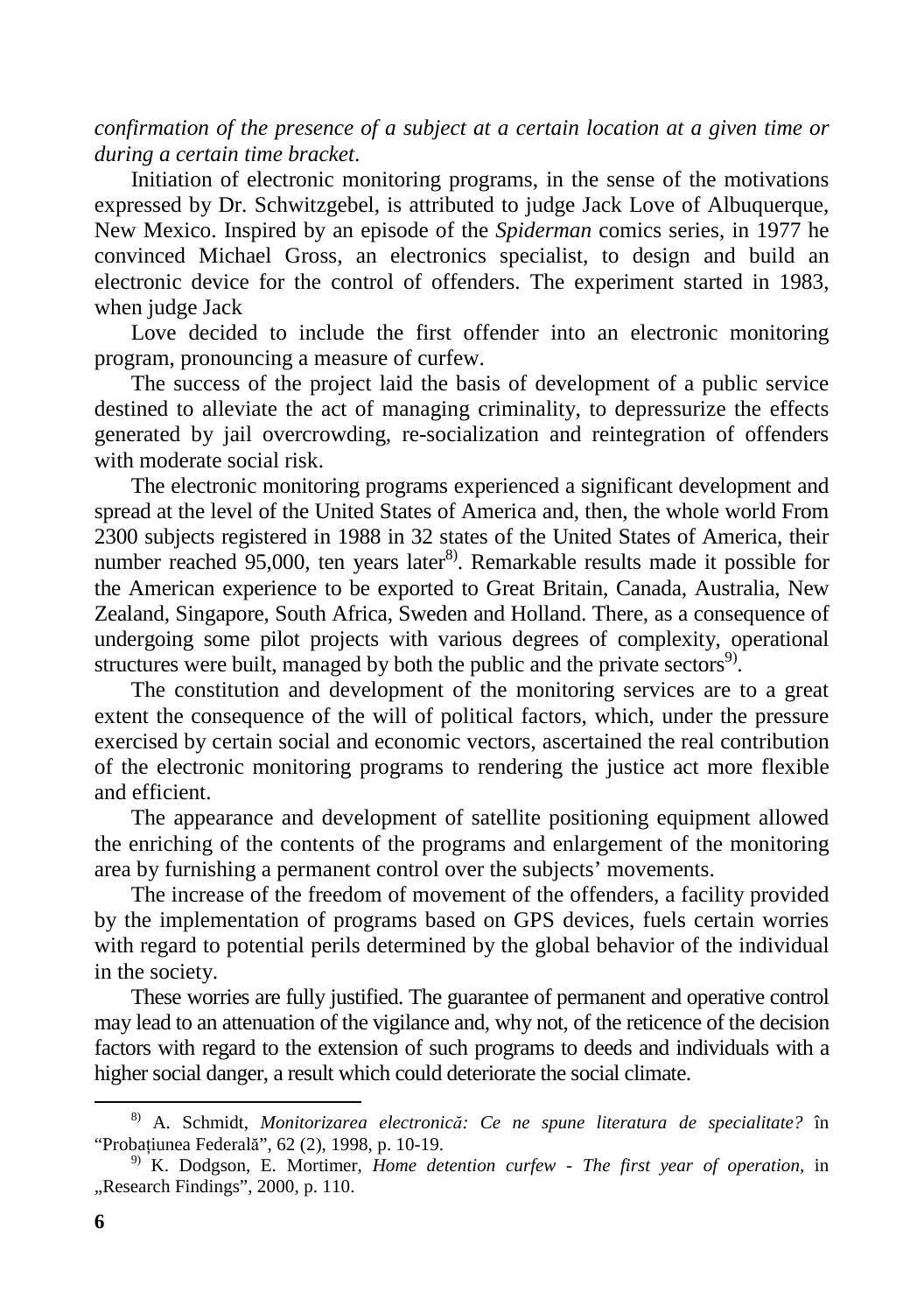#### **5. The concept of electronic monitoring triggers important debates of legal and ethical nature**

The themes brought into debate are connected to the artificial expansion of the legal and social control in the community, the danger of attenuating the role of the punishment in the act of criminal justice, the risk of breaking into certain individual and/or collective rights and the constitution or imposition of certain discriminatory selection criteria.

*5.1. Electronic monitoring "extends the net"*10). This idea is based on the fact that the first ones targeted are the offenders with insignificant social risk, who, as a rule, are tried in freedom or are placed in routine traditional probation programs. Enforcement of the programs on these categories of persons represents, after all, an arbitrary escalation of the legal control in the society, under the pretext of a minimum charge of criminality. The manifestation of such situations places under the incertitude sign the veracity of the economic advantages aired in the support of monitoring services.

*5.2. Electronic monitoring eases the coercitive effect of the punishment*. The oponents say that electronic monitoring is a much to lenient decision. In their opinion, substitution of imprisonment leats to the diminution of the discuraging role of punishment, propagation of the negative effects derived from here. It is also affirmed that the electronic monitoring programs do not have the capacity and mission eliminate the repetition. The arguments presented above are partly shadowed by the results obtained by the monitoring services which record conformity rates of up to 95 percent. The risk of repetition exists and must not be minimized. An efficient monitoring solution is based on solid selection criteria and takes into consideration, in the case of complex situations, the alternative of monitoring the offenders by the electronic system, at the same time with the permanent or occasional implementation of a specialized human control.

*5.3. Legality of the electronic monitoring decision*. Enforcement of an electronic monitoring program creates controversies over issues of constitutional law. Installation of technical control equipment in the residence of the person places under a cone of shadow the right of the individual to privacy. Integration of the notion of monitoring in the category of criminal investigation instruments, aimed at finding, locating, apprehending and bringing the offenders to justice, triggered disputes with regard to the protection of the individual against abusive search and impounding. The existence of a selection system with inflexible

<sup>10)</sup> National Institute of Correction, *Designing an Electronic Monitoring Program: A Guide to Program Design, Implementation, and Management*, "The Experience of Clackamas County", Oregon/2006, p.10, http://nicic.gov/pubs/pre/008745.pdf.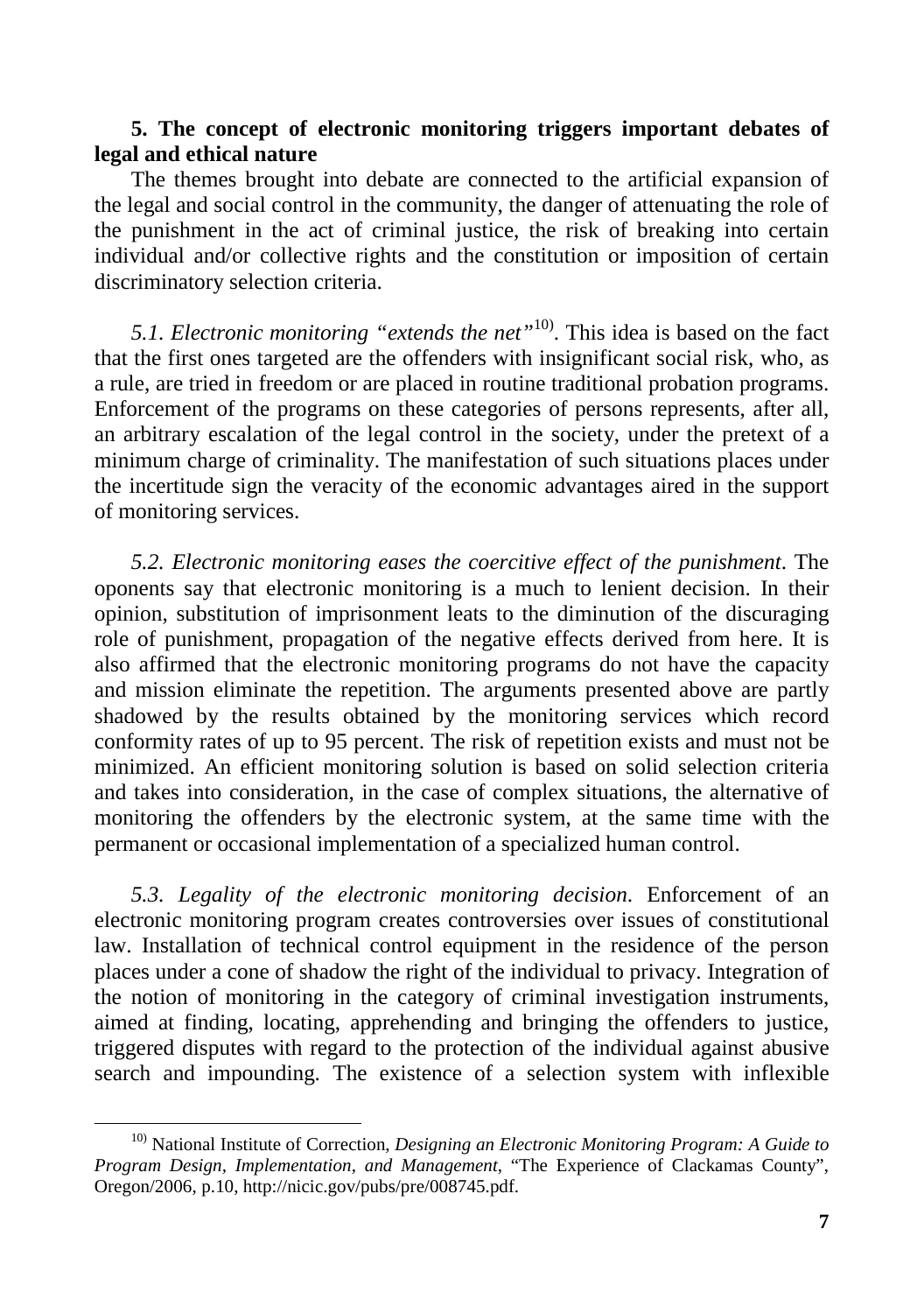eligibility criteria, raises serious barriers against the admission of all categories of criminal deeds and offenders, fact which contributes to the strengthening of the suspicions related to the observation of the equal protection of the individuals in front of the law.

Under such conditions, the solution is to obtain the consent of the person for the technical and legal decisions foreseen to be made, a requirement which becomes a determining element of the program. In other words, *electronic monitoring has legal coverage as long as it imposes itself as a consensual approach*.

*5.4. Electronic monitoring interpreted as a discriminatory facility*. Deviation from the principle of equality in rights derives from the mode of designing and building the system of eligibility requirements, and, implicitly, from the pypology of adopted programs.

Selection of the subjects acording to race, social standing, age criteria or other norms springing from the nature of the offenses and the profile of the offender places under discusion the mode of observing the fundamental rights regarding the equality of the individuals in front of the law.

Collection of a fee from the beneficiary limits the access of yound people and persons with reduced resources. The obligations to have a stable residence, a secure place of work and a land phone line can amplify the issue of discriminatory criteria. Wherever a material incentive of the subjects is pursued, it is recommended to use flexible scales of fees, coresponding to the financial possibilities of each individual.

Orientation of the programs exclusively in the direction of the offenders with moderate social risk and without priors, or of minors and youth consolidates the baggage of arguments supporting the discrimination thesis. Guiding the eligibility process towards such criteria restricts the area of selection and produces a narrowing of target group to a segment of persons coming from the median area of the social risk or with a non-violent behavior, an approach in obvious contradiction with the mission of the electronic monitoring services, the rights and aspirations of the rest of the offending population.

*5.5. Electronic monitoring does not bring social rehabilitation*. The electronic monitoring program is focused on the diminution and control of the subject's freedom of movement. Fulfillment of the movement restrictions does not contribute to the improvement of the social contacts and, as such, the reintegration effect may be annihilated. This is one of the reasons for which recommendations flow in the direction of completing the electronic monitoring programs with actions of social contacts, education and professional training. This way, the subject has the possibility to access groups of social services and superior quantitative and qualitative traditional probation activities.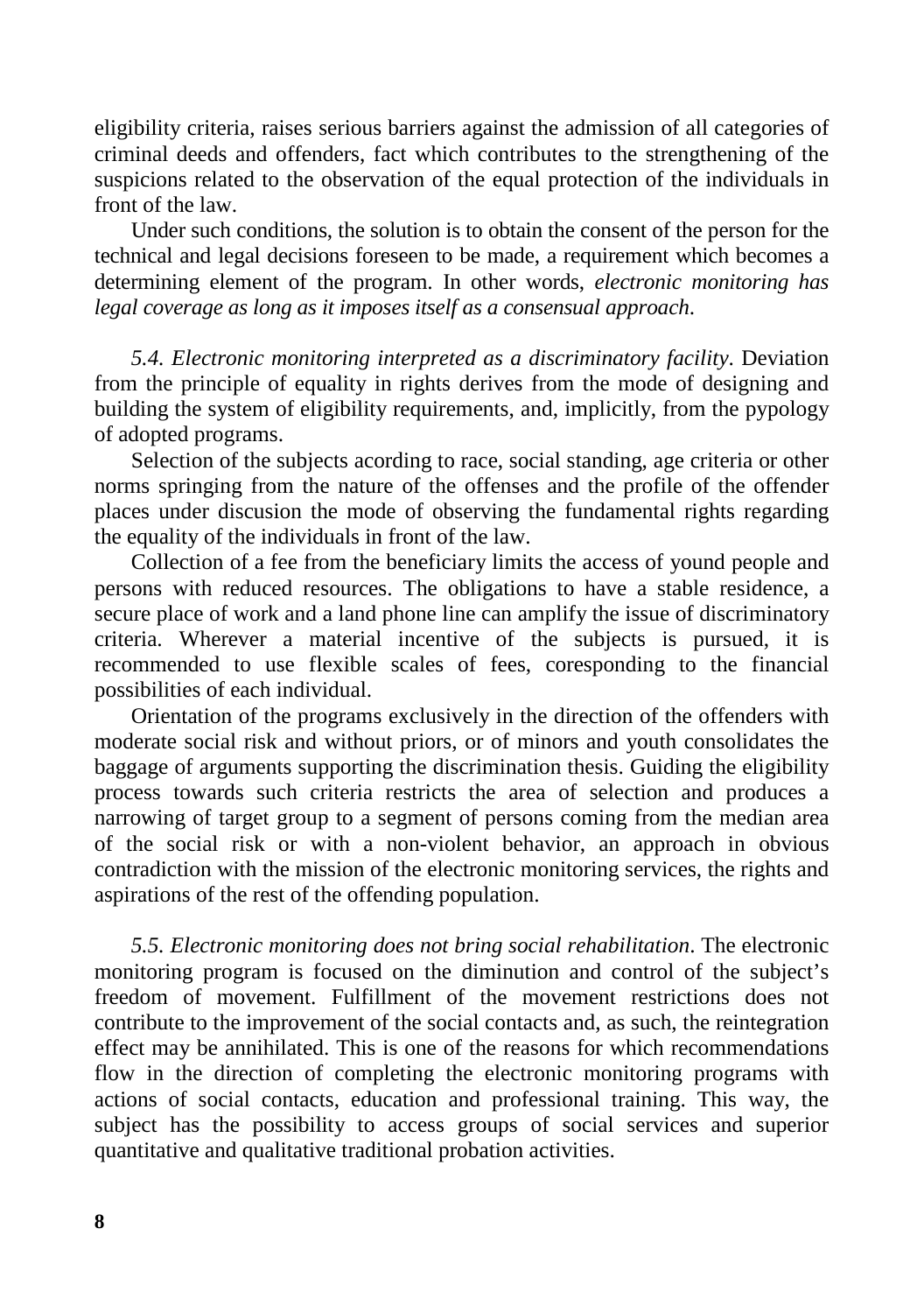The socialization potential of any reintegration program is assessed by comparing the contributions of the three options: probation, electronic monitoring and imprisonment. Electronic monitoring, through flexibility and making aware of the responsibilities, offers the highest chances.

#### **6. Preventive detention – new aspects**

Use of the electronic monitoring services in the preliminary stage of the trial act became a common practice at the level of many international jurisdictions.

The discussions around the use of electronic monitoring as an alternative to preventive detention do not exceed the general framework of the issues and are oriented towards the clarification of the aspects related to the legality and contents of the proceedings, the level of the social risk attributed to offenses, the profile of the eligible offender, the impact on social security, the agreement between the requirements of the act of justice and technologic answers, the observation of the fundamental human rights etc. The weight is held by normative permisiveness and technologic monitoring performances.

The measure of preventive detention can be ordered when there is evidence or serious indications that a deed provided for in the criminal law was perpetrated (art. 143 C, criminal procedure). The instances in which there exists the danger of evasion, influencing of the criminal investigation or perpetration of other offenses are recognized as general circumstances to order detention. In the case of serious offenses it is stipulated a special reason for preventive detention, existence of a concrete risk for the public order, respectively. As an absolute novelty, the new Criminal Procedure Code institutes the measure of house arrest (art. 218-222).

At the principle level, custody of the person receives the character of exception, subsidiary in relation to the other preventive measures non-privative of freedom.

In order to guarante and preserve the character eminently preventive of the custody pronounced in a criminal trial and in order to fluidize the act of justice, the new Criminal Procedure Code provides for the measure of preventive detention maximum terms for the periods of emforcement of the measure, according to the trial stages. In this context, preventive detention acquires new characteristics as compared to the other preventive measures.

In the preliminary stages of the trial act, it is required that the enforcement of electronic monitoring programs is not linked with the instances which exceed the requirements regarding the presentation of the offender to the criminal investigation organisms or the courts and not perpetrate other offenses. The penalty is not relevant at this stage of the criminal trial.

International practice brings to the fore other two reference fields attributed to the investigation stages. The first refers to the monitoring of asylum applicants by right, while their applications are under way of verification and solution. In this interval, in the majority of jurisdictions, the asylum applicants are held in custody, in specially arranged places, with severe restrictions of movement inside the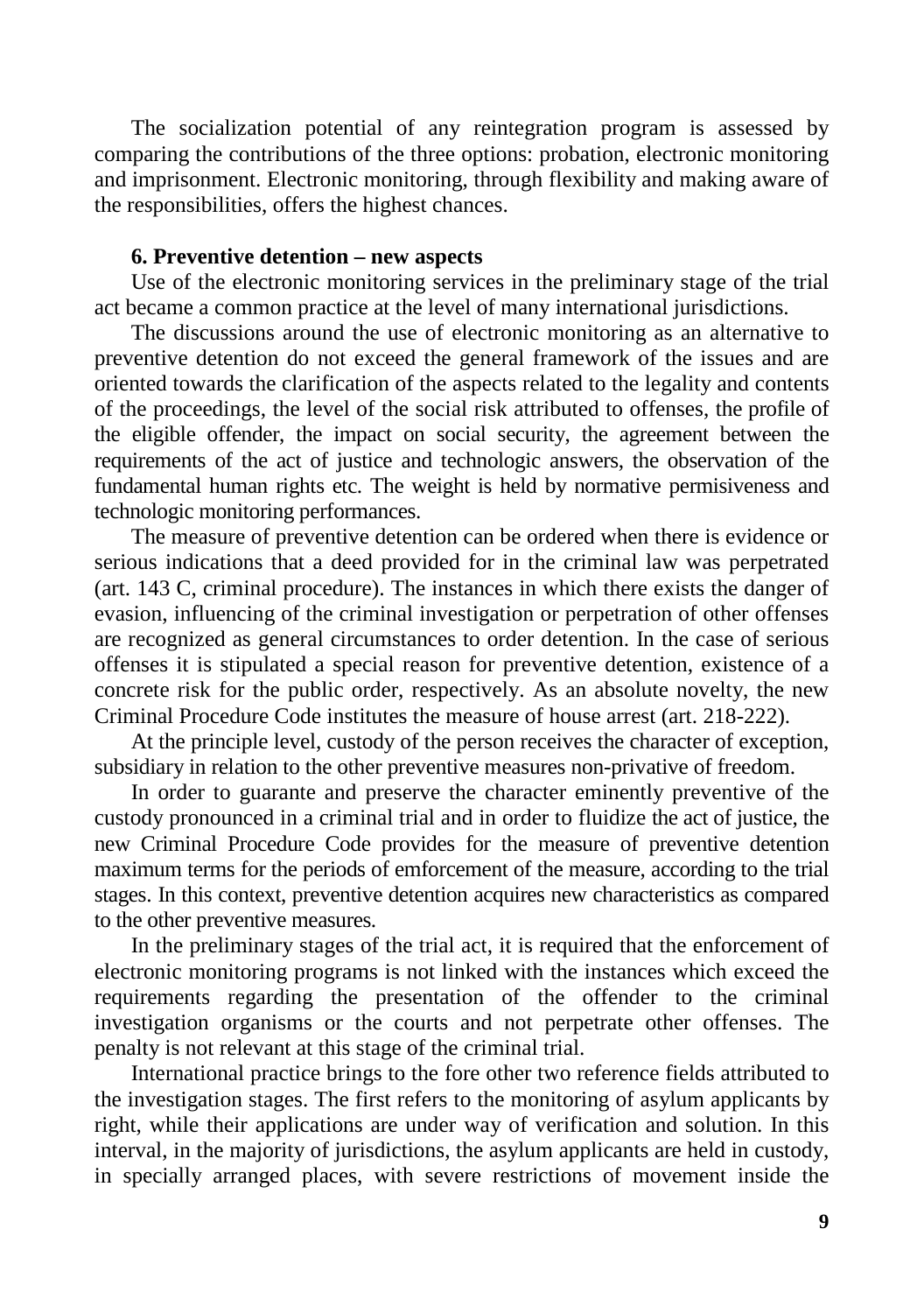community. Inclusion of this category of persons in monitoring programs with fixed devices or voice verification means may be a more humane solution and, at the same time, cheaper and more efficient.

The second refers to victim protection. The programs of victim protection have a relative reduced enforceability in the stages of criminal investigation and trial, but enjoy an ascendant evolution in stages like post-sentencing, parole, or after having served time. It is the case of sexual aggressors, obliged in certain jurisdictions to wear various positioning devices for the duration of their lives $^{11}$ .

Re-dimensioning of the preventive detention institution, as a rule in procedural exception, brings again to the fore the theme of culprits monitoring by electronic system and imposes it as an adequate means of legal control.

# **7. Legislatively permisive and functionally efficient framework – fundamental condition to build a new system of electronic monitoring**

The notion of monitoring by electronic system is not an innovation in the Romanian criminal legislation. Implementation of such a service was attempted by adoption of the Government Emergency Ordinance no. 60/2006 for the modification and supplementation of the Criminal Procedure Code as well as the modification of other  $laws^{12}$ .

In order to solve the issues related to the finding, positioning, apprehension and bringing the offenders in front of the judicial organisms and to provide a legislative framework facilitating the efficient operation of the activities of pursuit and trial, the Government Emergency Ordinance no. 60/2006 brought clarifications with regard to the instances in which the judicial organism may order the obligation of permanent wear of an electronic monitoring device. Insufficiently detailed and sustained documentarily, as well as in the absence of a specialized functional structure, the provisions could not be enforced.

Although not as a whole, the new legislative framework<sup>13)</sup> institutes norms adequate for the use of monitoring and investigation, capable to satisfy the requirements of accessibility, foresight and proportionality and, to a great extent, to preserve the principle of observing the right to private life. For instance, when the preventive measure of judicial control is ordered (art. 215, paragraph 2, letter c, the new Criminal Procedure Code) and judicial control on bail (art. 217,

 $11$ <sup>11</sup>) See: Jessica's Law. The law is named after Jessica Lunsford, a young lady of Florida, who was raped and killed in February 2005 by John Couey, a sexual offender, with priors. The profound indignation of the public opinion forced the officials of Florida to adopt this law. The text of this law provides for a prison penalty of minimum 25 years and electronic monitoring for the rest of the life, in the case of victims under 12 years of age. In Florida, sexual violence or rape of a child are liable to life imprisonment without the possibility of revision for 12 years (www.projectsafekids. com).

<sup>&</sup>lt;sup>12)</sup> Published in the Official Monitor of Romania, part I, no. 764 of September 7, 2006.

<sup>13)</sup> See footnote #2.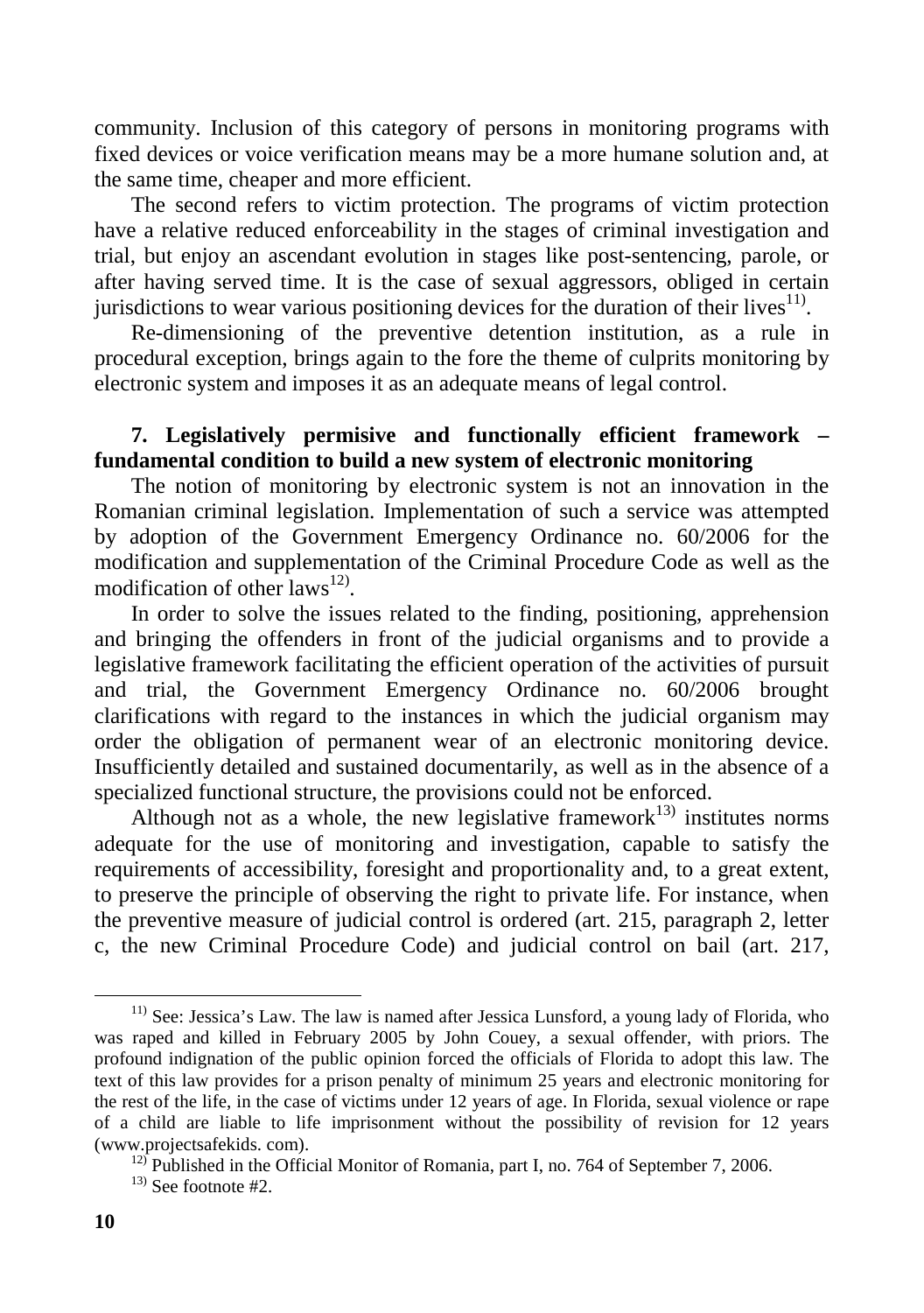paragraph 3, the new Criminal Procedure Code), the prosecutor, by ordinance, the judge of rights and liberties, the preliminary session judge or the court, by closure, may order that the offender against which one of these preventive measures was taken must wear permanently an electronic monitoring system. At the same time, according to art. 221, paragraph 3, the new Criminal Procedure Code, the judge of rights and liberties, the preliminary session judge or the court may order, by motivated closure, that during the house arrest, the offender must wear permanently an electronic monitoring system. Also, in the case of parole, monitoring of the observation by the offender of the obligations provided in art. 101, paragraph 2, letters d and e, the new Criminal Procedure Code, may be achieved by an electronic monitoring system, under the conditions provided by the special law (see art. 102, paragraph 3, the new Criminal Procedure Code).

Ordering monitoring measures by an electronic system is conditioned in the first instance by the existence of reasonable suspicions regarding the perpetration of an offense and the obligation to observe the principles of subsidiarity and proportionality and, in the second instance, by the aviodance of enforcing excesively the measure of preventive detention. It is required of the order of imposition to take into account the necessity to ensure and preserve the fundamental rights, the loss of liberties coming to be ordered gradually, accorrding to the gravity and the social danger of the offense, the particularities of the case and the social-profesional and profile of the perpetrator.

The place, role and importance of the electronic monitoring services in the area of preventive measures must be thoroughly limited and accepted at the level of all public institutions which are located on the flux of the penal justice act. Absence of the general consensus may lead to the appearance of some obstacles of legislative, logistic and operational nature.

### **8. Inclusion into an electronic monitoring program must not be a more burdening measure than those currently enforced**

The investigations regarding the necessity and timeliness of the electronic monitoring services and programs in the area of preventive measures and parole take into account at least three elements: the operational objectives, technology and procedures. The process continues with the identification, assessment and setting of the eligibility criteria for the subjects, as well as the instances which require objectively the electronic monitoring. The enforcement of electronic monitoring services and programs must be postponed until all required clarifications are obtained and all asperities inherent to any beginning are eliminated.

The target of any assessment study focuses on the quantification of positive influences generated by electronic monitoring in the field of preventive measures, parole or insuring restrictions. As a rule, the results outline the thesis "*electronic monitoring complement of the alternatives to preventive detention*",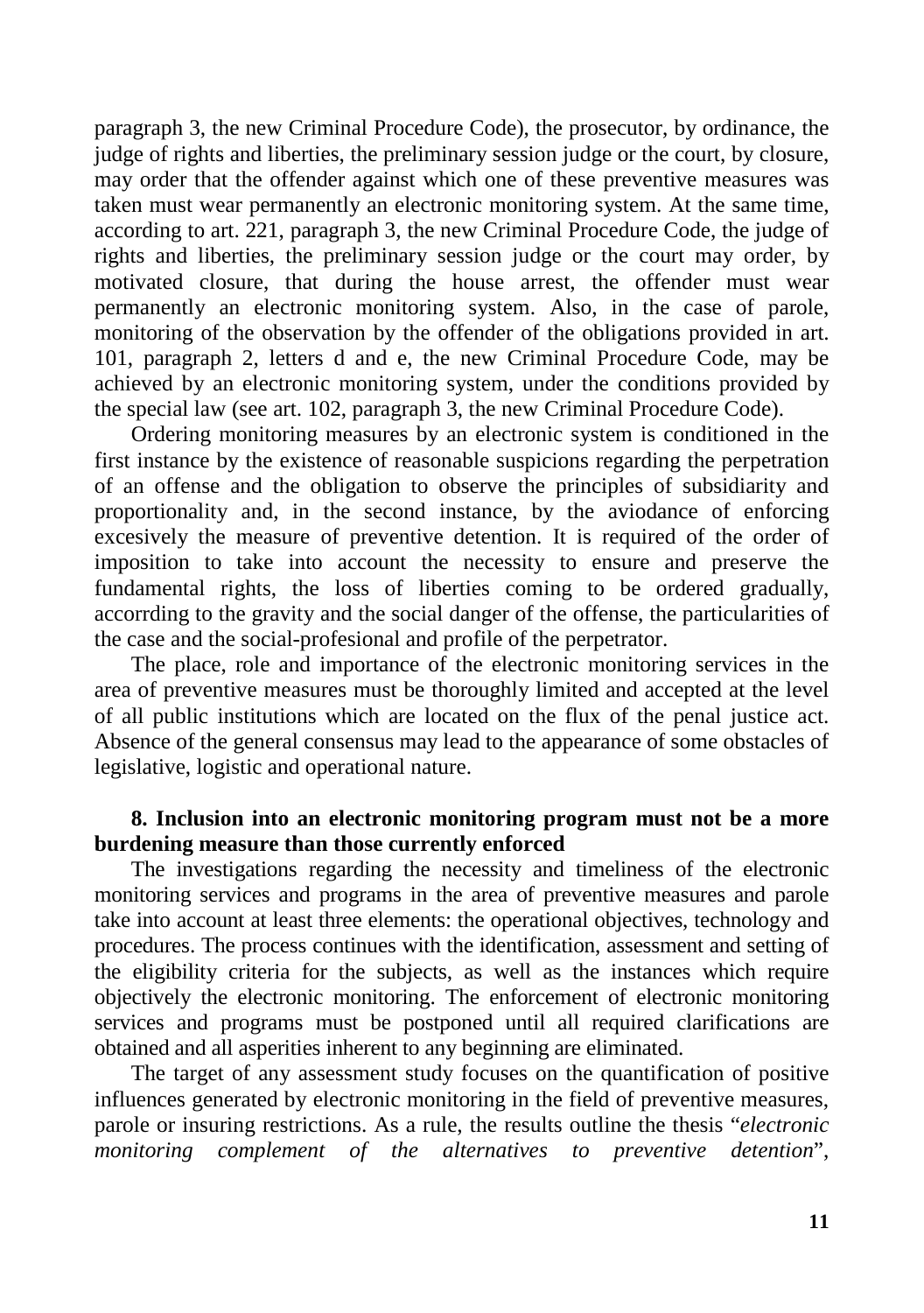counterbalanced by the sentiments of worry with regard to the "new attempt of imprison the society"<sup>14)</sup>.

The difference of opinion coagulates around two specific fundaments: implementation of the electronic monitoring services and programs *must not alter the act of justice, nor to lead to the extension of the criminal field*.

The enlargement of the area of enforceability is regarded in the context that *no person must be subjected to extra restrictive measures tougher than the ones ordered before this control usage is adhered to*. Contrarily, the electronic monitoring programs and services take the aspect of an act of mercy and making aware of responsibilities, are either assessed as a weakness of the system or an unjustified addition of the criminal justice sentences.

Irrespective of the position of the analysts, in the general sense, electronic monitoring is an additional legal and technical means which gives *security and strictness*.

The contents of the programs enforced in the preliminary stages of the trial act (back door) are limited to operative actions specific to the restriction or house arrest and as compared to the structure of the back door services<sup>15)</sup>, they do not include compulsory activities of socialization and social-professional treatment. Parole offers a useful circumstance for the standardization of the operational framework and carrying out preliminary assessments. The penalty, mode of execution, achievement of educational and recovery objectives pursued by the punishment are not basic elements in the stage of criminal investigation. As such, monitoring is simplified, individualized and reduced strictly to reporting the conformity of the restriction or house arrest. Consequently, the aim of the monitoring in the case of parole consists of taking the measures required to prevent evasion of the offender or defendant from criminal prosecution, trial or time serving and, as far as possible, to prevent perpetration of new offenses, providing security to the victims and/or rendering of services required by the behavior and/or socials-professional profile of the subjects with special needs<sup>16</sup>.

What is the safety margin of the electronic monitoring services? Difficult to say. The substance of such programs differs from offense to offense, offender to offender, decision maker to decision maker. Irrespective of the structure and aim of the control decision, electronic monitoring must remain neutral in the relation

<sup>14)</sup> P. Hassett, *The Use of Electronic Monitoring for Pretrial Release* 5th BILETA Conference British and Irish Legal Technology Association, 03/04/2005, http: // www . bileta.ac.uk/.

<sup>&</sup>lt;sup>15)</sup> *Back door* is an expression which brings together the stages of the criminal process after the trial act and refers to the time serving, parole stage and social reintegration, as the case may be.

<sup>&</sup>lt;sup>16)</sup> Usually protection of the public is focused on the limitation of the possibilities of the defendants to manifest a criminal behavior circumscribed to the accusation by restricting the freedom of movement awaiting the solution of the case. The special needs form the subject of complex monitoring programs which include activities oriented towards the maintenance and alleviation of family relations, training in order to obtain or preserve a place of work, solution of the problems of physical or mental health, dependence of psycho-active substances.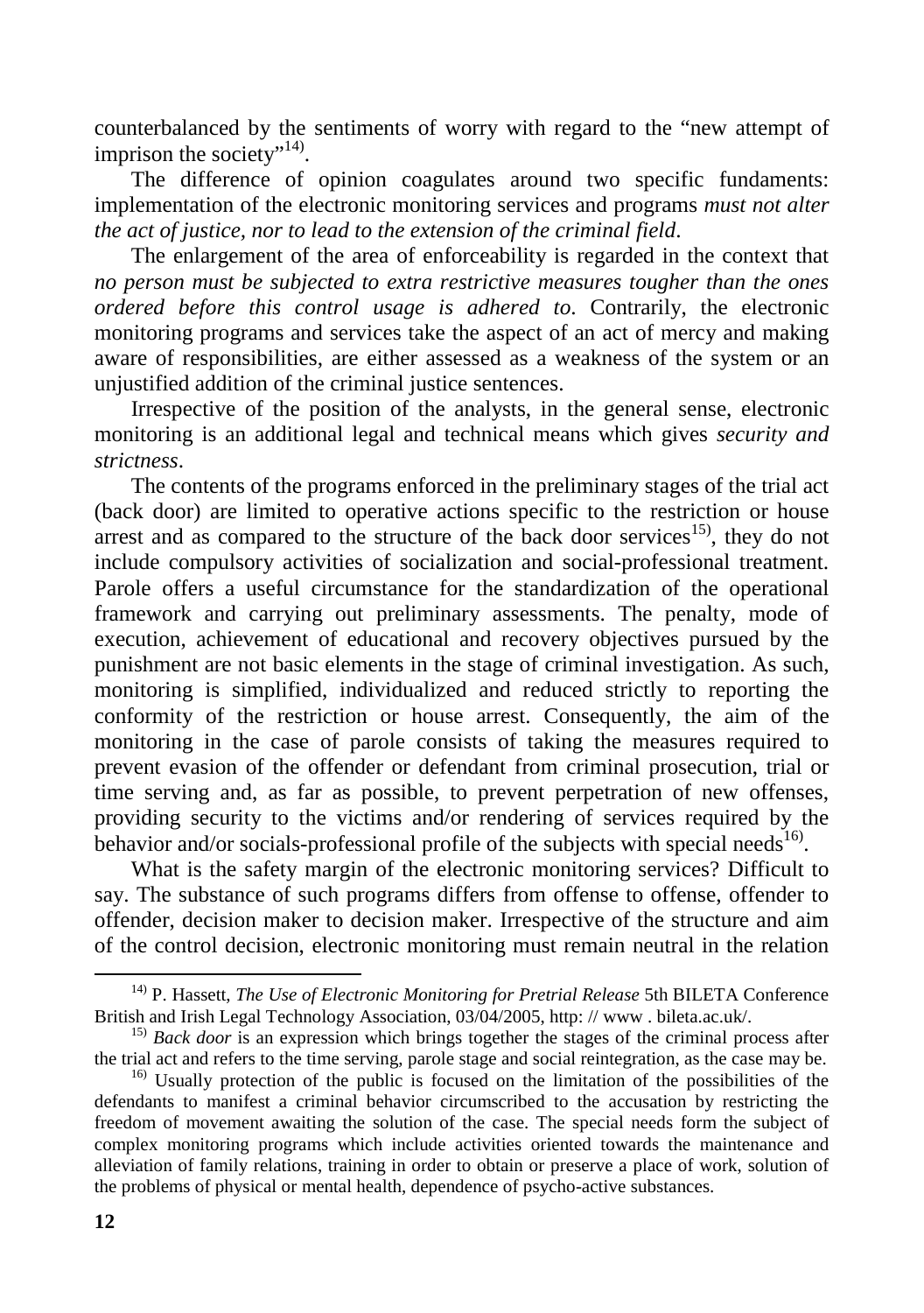with the act of justice, reason for which it is recommended to avoid systems which determine the enlargement or limitation of the areas of enforceability of the preventive measures.

## **9. Technology is influenced by the scope, contents of the electronic monitoring plan and modes of rendering it operational**

Electronic monitoring equipment must remain neutral in relation with the act of justice, reason for which it is recommended to avoid systems which determine the enlargement or limitation of the areas of enforceability of the preventive measures.

Technical monitoring systems enjoy a good reputation. There is the almost general perception with regard to the capacity of identifying the location of the subject irrespective of the area of movement and environmental conditions. Present technology has the possibility to cover these exigencies. But the monitoring services and programs in current use have much more modest characteristics, corresponding to the requirements of restriction or house arrest.

The systems are based on maintaining the subject inside the range of a receiver/ sender which communicates conformity reports to a central computer via telephone lines.

The data sent to the central server certify the presence of the wearer in a certain time bracket in the range of action of the receiver or telephone. In contrary instances, the computer registers a breach of the requirements and alerts the proper authorities in charge of the intervention or probation.

The errors of technical nature represent a significant weight in the structure of the non-conformity reports. These are blamed to a great extent on the improper fidelity and reliability of the equipment. Frequently there are recorded dead points or closed areas where the communication between the attached device and receiver is broken. Some devices were easily detached without being signaled any breaches of the program, while others could be deactivated, usually by extremely simple methods. Many dysfunctions currently signaled in the pioneer stage were remedied. Present day technology ensures a good operation and a remarkable reliability. In spite of all this, the equipment continues to be a source of worry and recommends itself to be a risk factor.

The operational procedures and the quality of the renderer are equally important. The organization and administrative rules differentiate sensibly in comparison with the clarity of the legislative framework, pursued targets, deed perpetrated, trust of the decision-making factor in the use of monitoring programs assisted technically, social status, behavior and professional profile of that subject and do not differ significantly according to the stage of the criminal process.

The monitoring authority is a government entity. It fulfills the specific responsibilities assigned to it with its own personnel or by partial or total outsourcing of the monitoring services, either towards public institutions – probation services or police departments – or private companies.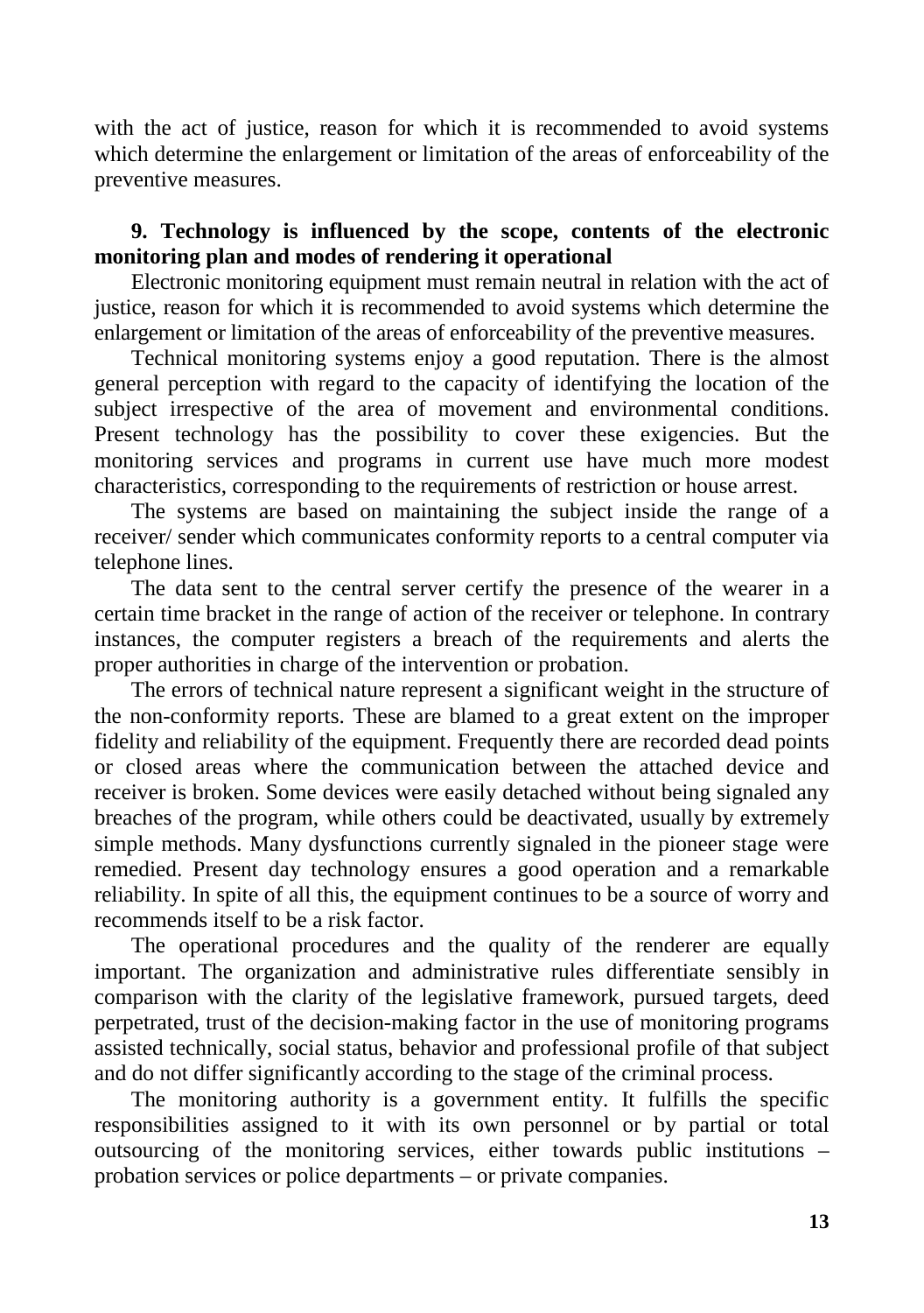Lately the provision of monitoring services is achieved by concluding publicprivate partnerships. International expertise brings to light consistent differences in experience and training between the operational forces mentioned above. The quantitative and qualitative differences influence the efficiency of the services rendered, existing perceivable asperities in the capacity to act and react efficiently in the case of non-conformity reports.

A special investigation requires outsourcing of the monitoring services towards private companies, especially related to the authorization of the personnel for rendering monitoring services and legalization of the access to the residences to install/dismantle the devices, signaling of the program breaches and technical breakdowns or every time a routine verification of the equipment or individual is required. The opponents consider the competences attributed to the private personnel equal or bigger than those granted a public servant, without having the limits and rigors of the abuse of force which is exercised at the level of public authorities.

Other controversies are connected with the reason of being of the private renderer: the profile. They are motivated by the fact that the preoccupations for profit may generate conflicts of interests to the detriment of the rendering or public service. There are opinions which propagate the worry that the private renderer would apply pressure on the enforcement of the act of justice by influencing the eligibility criteria, in the sense of enlarging the area of applicability of the services and on the persons which do not require such a treatment or will seek to obstruct public control and monitoring of the state authorities over the renderings for the reason of defending the private commercial right $17$ .

The considerations presented above have a solid theoretic support. In practice, the private renderer has the competences limited to the responsibility assumed by contract, its preoccupations being oriented towards the quality of the services and elimination of the vicissitudes of technical or procedural nature. The public authority exercises a permanent adequate control and certifies, by paying the services rendered, the strict observation of the commitments assumed by the private company. The aspects belonging to eligibility criteria are influenced especially by the strategies, policies and programs assumed by the political factor rather than the pressures of the private sector.

# **10. The eligibility criteria must be linked to the requirement of reducing custody**

In case the depopulation of the preventive detention centers and jails is the main motivation of instituting electronics monitoring services, the decisionmaking factors can impose, by application norms, the narrowing of the selection process to the substitution of custody. The advantage of normative narrowing

 $\overline{a}$ <sup>17)</sup> See point 19 from P. Hassett, The Use of Electronic Monitoring for Pretrial Release, 5th BILETA Conference British and Irish Legal Technology Association,2005, p.10, http://www.bileta.ac.uk/.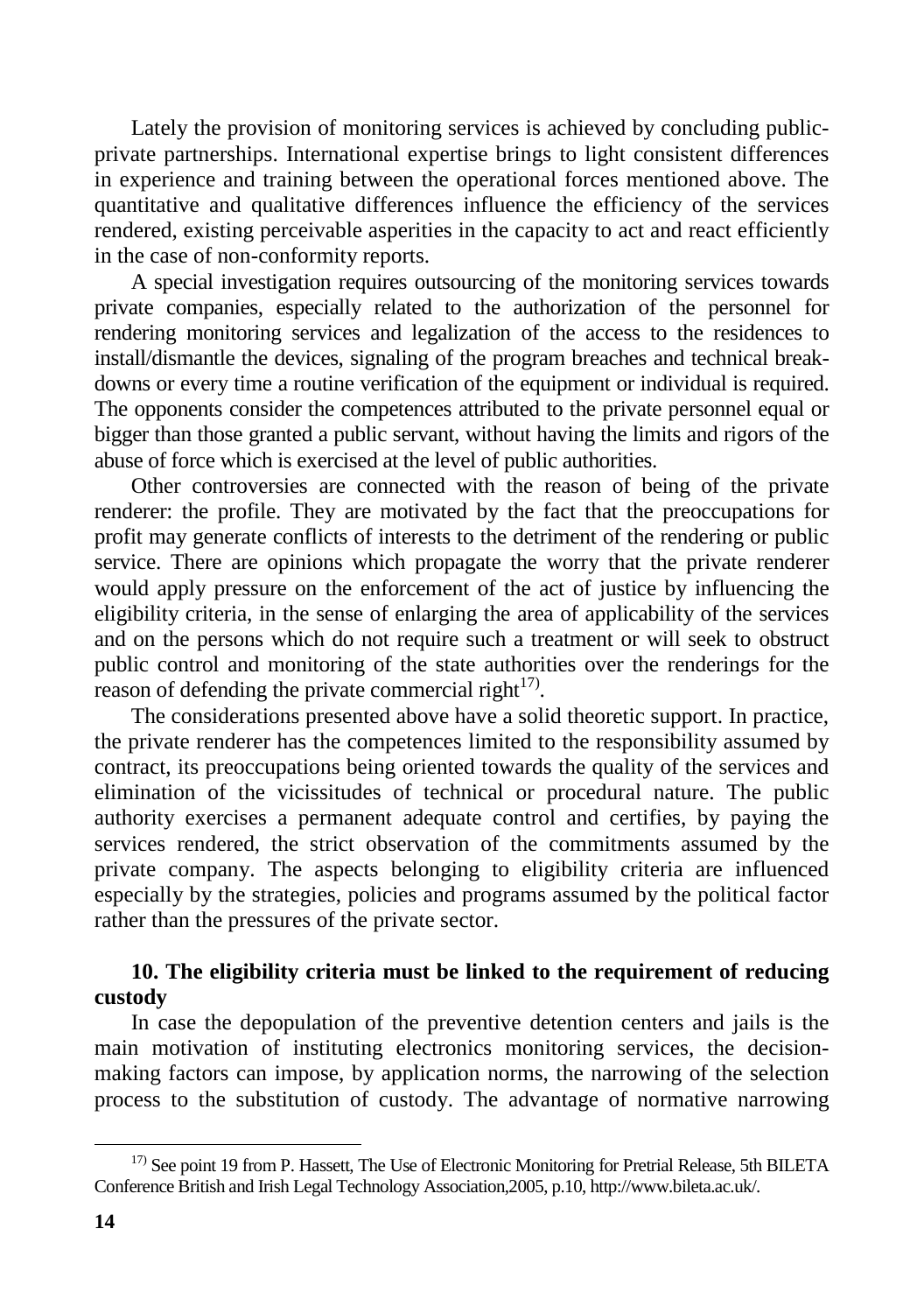consists in the fact that it restricts, at least formally, the requirements of eligibility in the perimeter of the offenses which require custody. In practice, the particularities of the act of trial may require hat this limit be exceeded, and the enforcement of the program be extended also to other categories of offenses. In such situations, the necessity and timeliness of imposing the programs must be thoroughly justified in order to eliminate any controversies. On the other hand, strict anchoring in the jailing area becomes a barrier against the promotion of electronic control as a public service and, equally, against the improvement of the criminal justice  $\text{act}^{18}$ .

#### **11. The debate between electronic monitoring versus custody does not cover the whole range of issues and gives monitoring an undeserved first position**

Preliminary theoretic and practical research on the impact of the monitoring services by electronic system are very useful and should be directed towards the process of noticing and prevention of the appearance of dysfunctions in the area of legality, observation of the fundamental rights and efficiency of the act of justice as a whole.

In our opinion, custody *versus* alternative measures of preventive detention which can be ordered in order to prevent the evasion of the offender or defendant from criminal prosecution, trial or time serving is the central subject of the analysis. In this context, electronic monitoring *offers more guarantee, security and control* of the decisions which institute the obligation of some less severe restrictions than preventive detention.

The decision regarding the order for preventive detention or other obligations opposed to it, with or without electronic monitoring, in directly influenced by the nature and gravity of the offense, weight of the evidence in the file, existence of other thorough leads and, equally, the character of the defendant, his/her social behavior, priors of criminal nature or the stage of previous obligations ordered in the said case.

The option for one of the alternative measures to custody is marked by the existence and particularities of the elements with uncertain evolution. Subjective factors – thoroughness of the leads, behavior, social-professional status, priors – give a great responsibility to the court, which, in many instances, considers itself obliged to make appeal to intuition and experience when it opposes to the measure of preventive detention more permissive restrictions and obligations, also assuming certain risks. In this situation, the services and programs of electronic monitoring come to the support of the options contrary to custody, by exercising a true and permanent control of the individuals.

<sup>&</sup>lt;sup>18)</sup> This is the reason which could prevent application of electronic monitoring in the case of provisional parole under judicial control or on bail, for instance.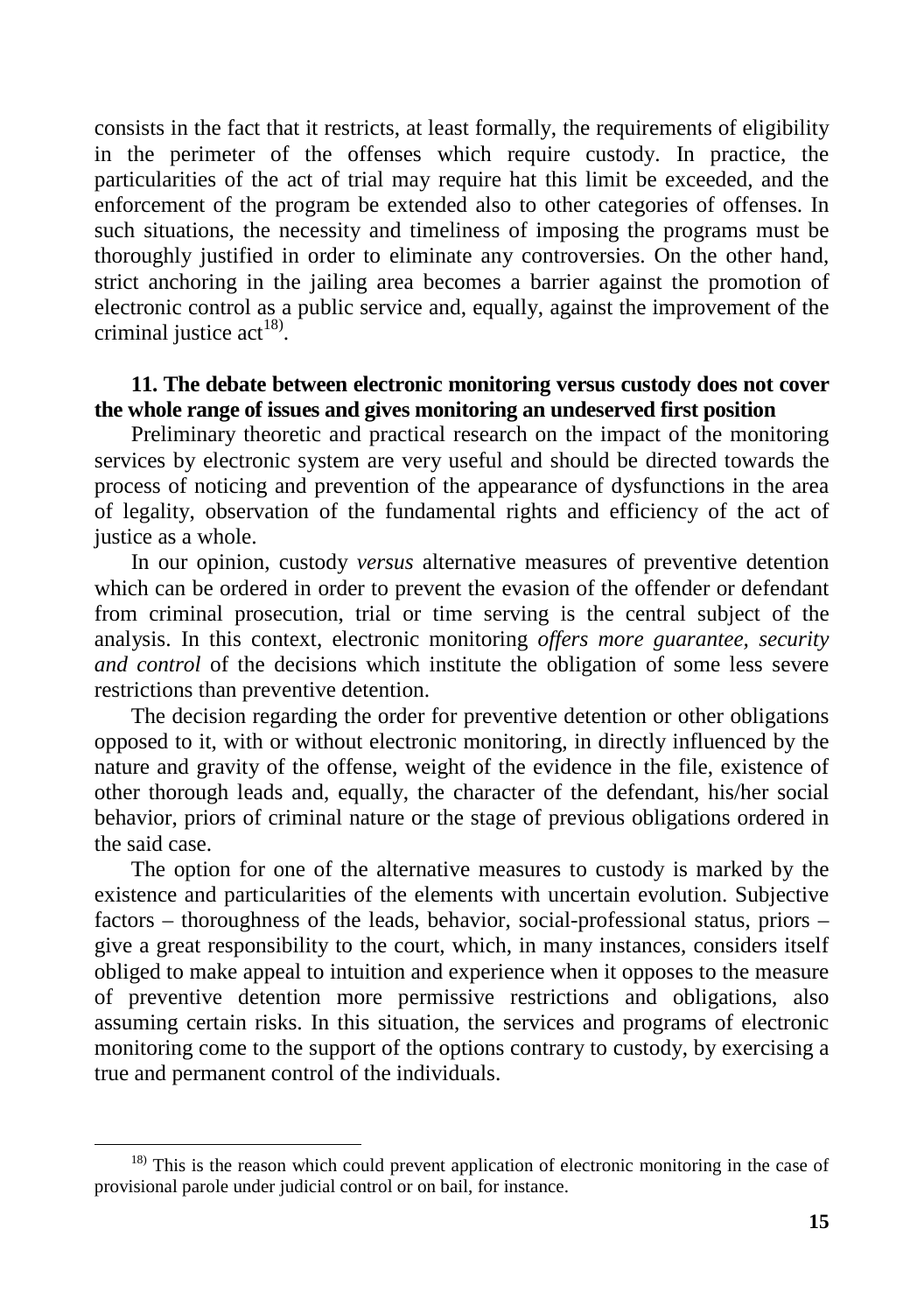According to the data of a study carried out in the United States of America, more than 50 percent of the persons accused of theft, fraud or deceit were arrested preventively because the courts considered that there are "thorough leads" which prevent provisional parole on bail. 33 percent of the persons against whom the preventive detention was ordered were sentenced to imprisonment. The same study reveals the fact that 25 percent of the persons paroled provisionally on bail breached the measure and were arrested preventively. In return, in the case in which was ordered complementarily also the measure of including the subjects into electronic monitoring, the rate of conformity was  $90-95$  percent<sup>19)</sup>. The data are sufficiently conclusive and underline the contribution of the monitoring services in support of the alternative preventive measures.

There are opinions which support the thesis according to which electronic monitoring has no impact on the relaxation of overcrowding the preventive detention centers or penitentiary institutions. In the context in which the analysis is based exclusively on the wager custody versus electronic monitoring, the reasoning can be accepted as a counter-argument of reference. Of course, the point of view is easily fought against when the objectives of the grounding and timeliness studies are directed towards the increase of the weight of alternative measures in comparison to preventive detention and reduction of costs related to the act of criminal justice, in general, and of the expenses related to the management of the detention centers and jails in particular.

The condition is that the services and programs of electronic monitoring must be considered a support of the preventive measures, others than detention, and house arrest. This way, the services and programs of electronic monitoring have a determined contribution in achieving the targets expressed by the partial or total inhibition of the circumstances which support preventive detention, concomitantly with the consolidation of the trust of the decision makers in the application of the other security giving measures, as well as to diminish the demand for new detention capacities.

The opponents of the electronic monitoring programs bring frequently into debate the counter-argument that monitoring does not prevent individual's evasion from the requirements ordered by the court. The thesis has a pronounced institutional and media-related impact, and the considerations are, partly, real and to be taken into consideration for the protection of any electronic program of judicial control.

When formulating any point of view there must not be omitted the fact that the electronic monitoring services and programs pursue *subjects' civic disciplining and putting in order as well as their protection against the negative consequences of imprisonment by making the individuals responsible and with* 

 $\overline{a}$ 19) See C. Stone, *Bail Information for the Crown Prosecution Service,* London; Vera Institute of Justice, 1988.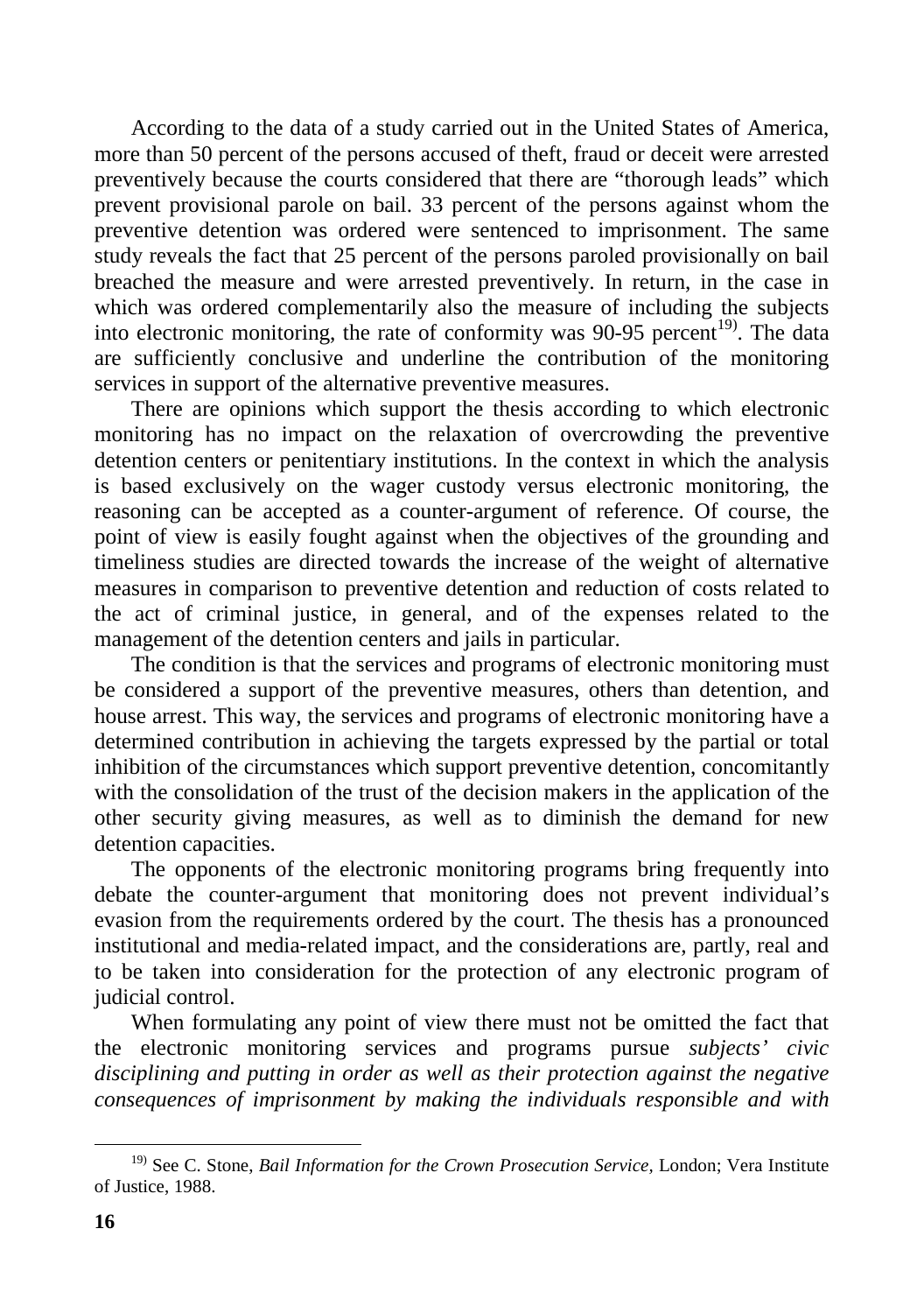*their consent, so that the obligations assumed are received as a "second chance"*. Also, it is necessary to be taken into consideration also the fact that monitoring is not a measure in itself, but it appears on the background of supporting a measure which does not deprive one of freedom ordered by the court, a probation or social reintegration program and is addressed to offenders quartered in the grey area of the social risk.

**12. The electronic monitoring services are grounded around four essential judicial notions: consent, restriction, detention and house arrest,** and their mode of normative regulation influences decisively the creation of an efficient monitoring system.

The necessity, role and importance of the consent were underlined. In practice the threshold of acquired acceptability is exceeded by the consent of the subject, because, in many instances, he/she is the one who requires, via his/her lawyer, a preventive measure adverse to preventive detention, with electronic monitoring.

Restriction, detention and house arrest can last from several hours a day to total restriction to leave the residence. In principle, each imposition allows the user to go to work, to go shopping, to go to church, school, to undergo medical treatment or participate to counseling sessions, to pay and receive visits.

The flexibility and spectacular aspect of the programs are sufficiently seducing for the courts, individual and community so that electronic monitoring be able to become a custom in judicial practice, more so as it dies not address to offenders with particularly grave and violent deeds.

The programs based on restriction and house arrest have various degrees or levels of restriction. These can evolve from a restriction to leave the residence limited to a certain time interval up to the interdiction to leave the residence the entire duration of the day.

As an example, in the United States of America, at federal level, there are used three levels of interdictions. The first level imposes to the participants to the program their presence at the residence at the residence at certain hours or between certain intervals of time. The second level, corresponding to a form of permissive house arrest, requires from the participants to remain permanently at home, except for the time allotted for other activities of the program, such as: work, school, treatment, religious service, solution of aspects related by the criminal trial as well as other situations mentioned in the program as obligations or facilities. Limitation of the freedom of movement operates, as a rule, during the night and has a span of maximum 12 hours. The most restrictive level, house arrest as such, requires subject's presence at the residence 24 hours a day, except foe the time approved by the court and allotted for chronic or emergency medical treatment, presentation in courts and other strictly required activities.

Electronic monitoring services and programs, grounded on restriction and house arrest, demonstrated, with precise evidence, that they imprint a descending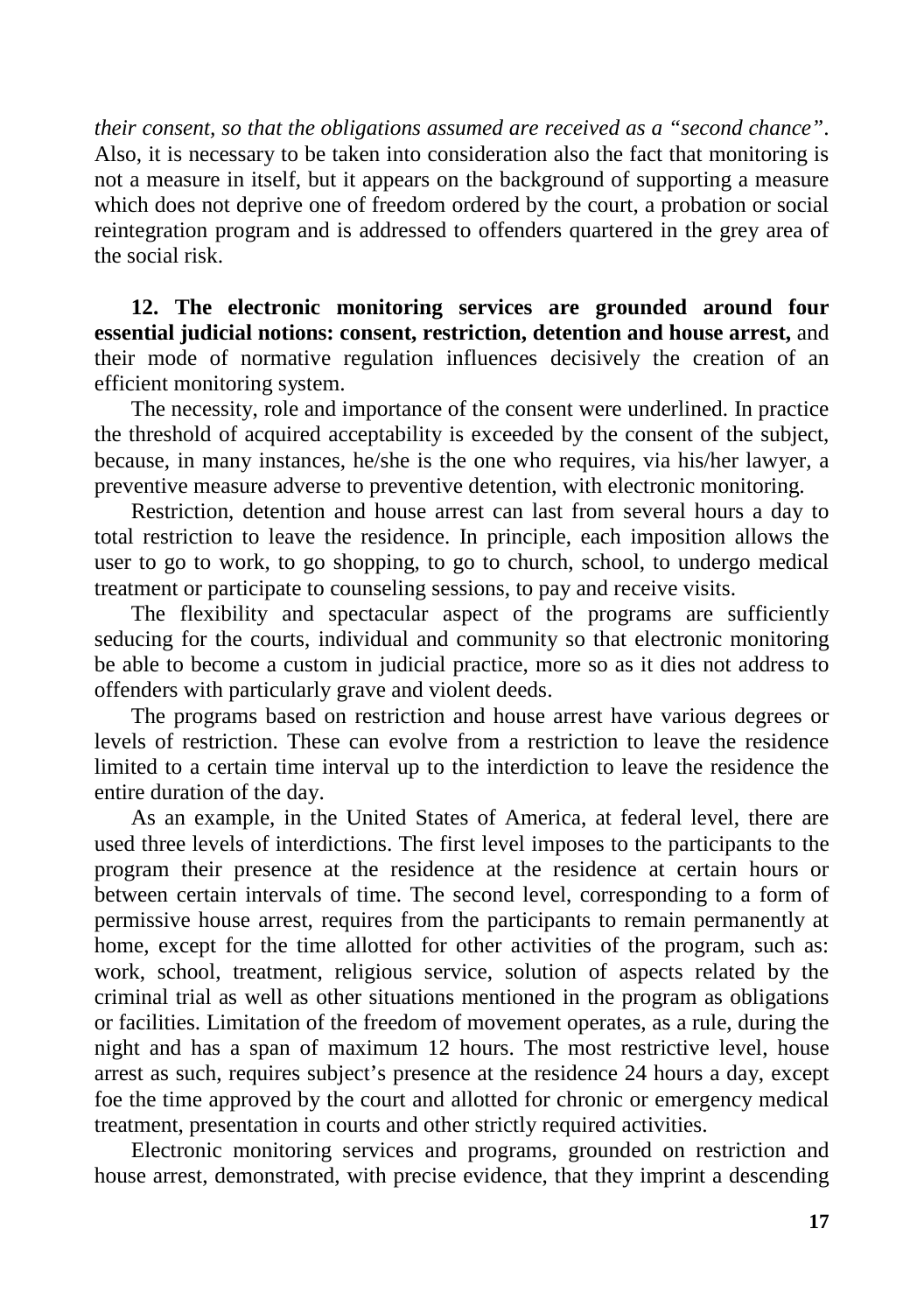trend to the rate of recurrence, both at the level of adults and minors<sup>20)</sup>. Electronic monitoring, in spite of the fact that it is not the most popular means of juridical control, exceeds in fidelity and efficiency the activity carried out exclusively through the human factor. Additionally, they offer at least two advantages, secure as compared to imprison-ment.

In the first place, it reduces the public fiscal burden, since it allows adult offenders to work and the minors to continue school education. In the second place, it relaxes the humane and financial costs of custody of the offenders. Contrary to opposed opinions, restriction, detention and house arrest, *the services and programs of electronic monitoring are viable instruments which contribute to the increase of the efficiency of the act of criminal justice by exercising a certain control over the dynamic of the rate of recurrence and cutting down the related expenses*.

Although the use of electronic monitoring devices for offenders and defendants became known within the frame of the programs of restriction, detention and house arrests under the name of *labeling*, the term must be avoided from use because, in our opinion, it does not correspond to the reason of being of this activity.

# **13. Implementation of the electronic monitoring services and programs is determined by the appearance of a political, social or economic moment, favorable to or sharpening of the issues related to the management of the criminal phenomenon**

The peak is reached at the moment of triggering the process of updating and alleviating a normative framework and policies in matters of criminal justice, in accord with international theories and practice, on the background of increase of imprisoned population, the necessity to cut down humane and financial expenses and the requirements of improvement of the efficiency of the correctional act, in general. There must not be omitted the positive contributions furnished by the permanent development of the monitoring system and technical devices and the sustained marketing of the private companies interested to sell technology, provide training services to users and maintenance of the equipment or rendering of complete services $^{21}$ .

There are three main reasons which support the implementation of electronic monitoring:

 *Detention*: electronic monitoring services and programs have the capacity to report the presence of a person at a certain assigned place. The programs specific to the restriction, detention and house arrest provide that the offenders are

<sup>20)</sup> J. Bonta, S. Wallace Capretta, J. Rooney, *Can Electronic Monitoring Make a Difference? An Evaluation of Three Canadian Programs*, "Crime & Delinquency" 46(1), 2000, p. 61–75.

<sup>&</sup>lt;sup>21)</sup> See M.G. Maxfield, T.L. Baumer, *Home detention with electronic monitoring; Comparing pre-trial and post conviction program*, Crime & Delinquency, vol. 36 no. 4, p 521-536, 1999.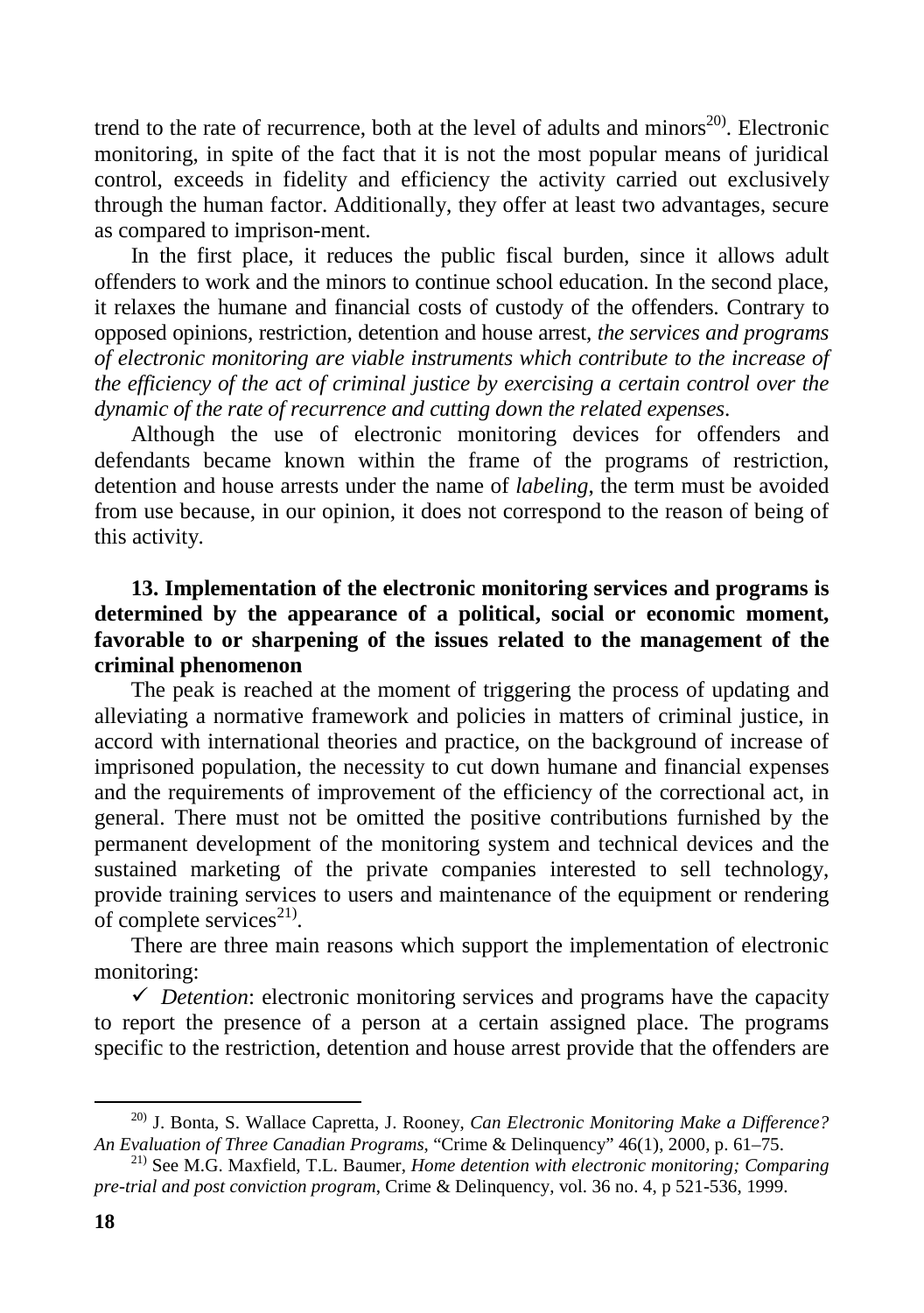forbidden to leave the residence during the restriction period. This category of monitoring was among the first used and remains the most used one<sup>22)</sup>;

 $\checkmark$  Restrictions: electronic monitoring may be used to forbid access of the offender in certain areas or to approach certain persons, such as the victims, potential victims or even accomplices;

*Monitoring:* it is the reason of being of the services; due to this function the authorities can monitor permanently, within the limits of the set program, the movements of the offenders without intervening, in fact, over their decisions.

## **14. House arrest is a legal notion which is not found in the Romanian criminal trial norms**

The positive results obtained in other international jurisdictions justify us to make a number of succinct references.

House arrest represents an assembly of measures destined to act directly on relaxing the overcrowding of jails, diminishing the requirement for new imprisonment capacities and, implicitly, optimizing the management expenses $^{23}$ .

House arrest is a legal facility which can grant to a category of convicts with penalties of up to four years, probation up to 60 days earlier, by inclusion in an electronic monitoring program, as a consequence of a preliminary trial for risk assessment. Completion of the program is, in principle, conditioned by the existence of an adequate residence – dwelling or guest-house – and a land phone line<sup>24)</sup>.

The house arrest programs with electronic monitoring bring consistent benefits to prison managements. For example, at the level of Great Britain, by programs of house arrests are monitored approximately 16,000 detainees per year. In the first 16 months since the implementation of the program in January 1999, more than 21,000 detainees were integrated in house arrest programs, out of 72,000 eligible inmates from a total of over 82,000. During this period, cancellation of the measure was ordered for 5 percent of the subjects. Usually, the index of returns to prison of the house arrest programs is relatively reduces and constant, of 5-6 percent, and the profile of the subject has a relevant role in favoring these results.

Exclusion from the program and return to prison were mainly due to deviations regarding house arrest – 68 percent of the cases –, the appearance of

<sup>22)</sup> See Mukherjee, S. 1999, "Intermediate sanctions: Electronic monitoring and house arrest", in G. Newman (ed.), *Global Report on Crime and Justice*, Oxford University Press, New York, http://www.aic.gov.au/publications/ si Crowe, A.H. 2002, "Electronic supervision: From decisionmaking to implementation", *Corrections Today*, vol. 64, no. 5, pp. 130-133.

 $23\overline{)}$  Home Detention Curfew (HDC), the system was introduces in England and Wales on January 28, 1999.

 $^{24}$ , K. Dodgson, Ph. Goodwin, Ph. Howard, S. Llewellyn-Thomas, Ed. Mortimer, N. Russell, M. Weiner, *Electronic monitoring of released prisoners: an evaluation of the Home Detention Curfew scheme,* Home Office Research, Development and Statistics Directorate March, 2001, p. 2. http://library.npia.police.uk/docs/hors/hors 222.pdf.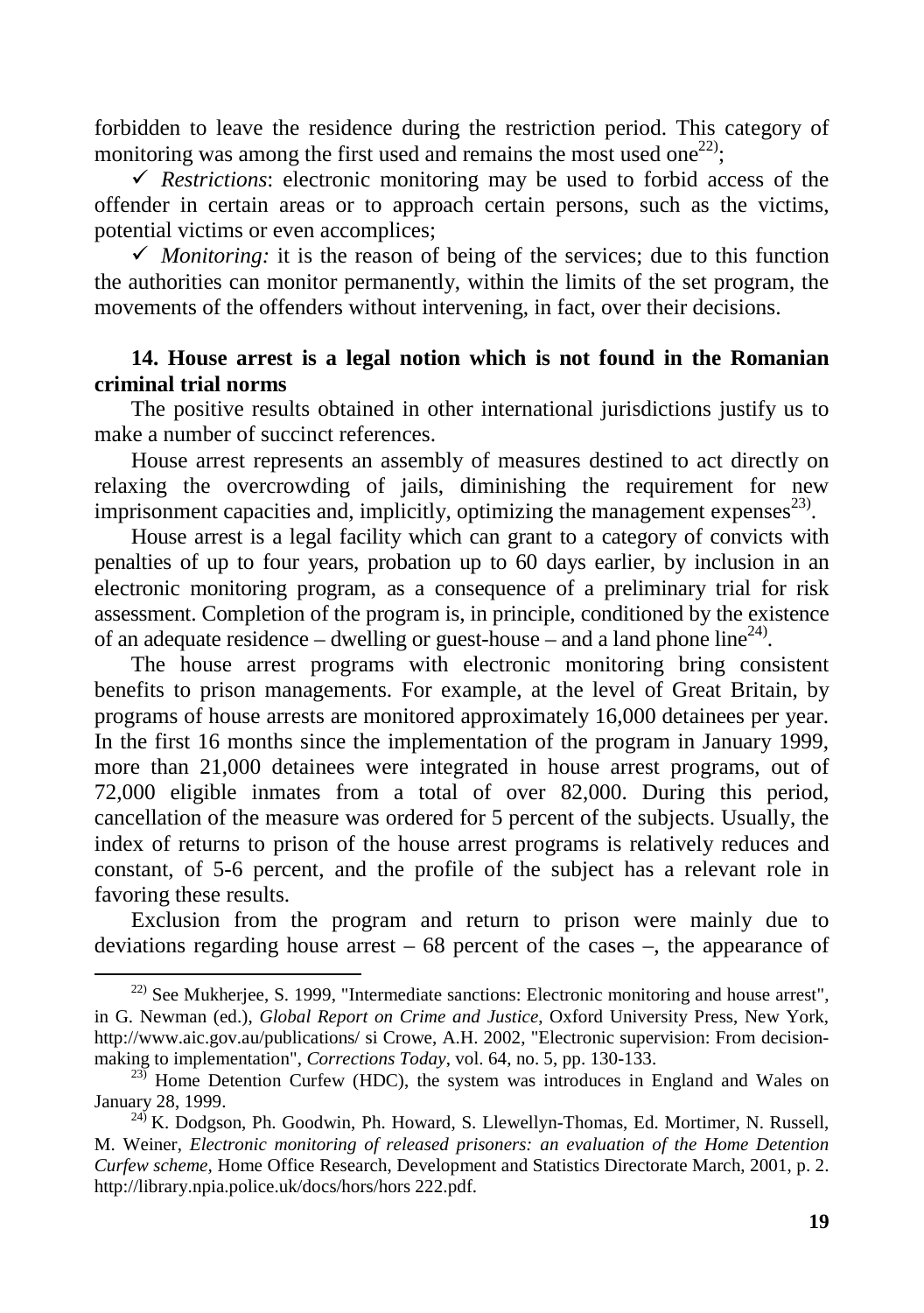alterations of the initial legal situation  $-25$  percent  $-$  and, in part, the change of the residential situation. Edifying for the rigor of the selection criteria is the fact that only 1 percent of the persons placed in house arrest were returned to prison for the reason of high risk to public security.

The gravity of the deed perpetrated, the category of the jail, the behavior in the period of detention and the profile of the detainee are the main trial criteria. The degree of exigency increases in the case of selecting the subjects who present a high risk of recurrence or return to prison by breach of restrictions, especially detainees coming from jails with a high security degree. The majority of the subjects selected in house arrest programs come from the category of detainees with moderate social risk, a fact which suggests the severity and rigor of the assessment process, absolutely required in order to prevent new criminal events.

House arrest is perceived in many instances as a reward granted inmates with an adequate behavior.

Statistics show the notable difference with regard to the profile of the selected inmates. Thus, the female inmates enjoy additional attention for the inclusion in house arrest programs, recording a figure of 40 percent of the total eligible inmates, so far as they represent 10-15 percent of the detained population. The segment of adult inmates has a larger weight as compared to young inmates, colored inmates outrun the white inmates, i.e. 31 percent as compared to 29 percent, and Asian inmates outrun the other categories of foreign inmates, i.e. 51 percent as compared to 39 percent. All these values are in close contact with the structure and exigency of the eligibility criteria, compared to the assessment of the social risks and potential for recurrence<sup>25)</sup>.

The nature and gravity of the offense hold a special importance for the eligibility criteria. The convicts with offenses with high social danger or perpetrated with violence and the recidivists in deeds of theft and aggravated theft hold a relatively low weight as compared to the offenses related to occasional consumption of psychoactive substances, fraud, forgery and use of forgery, deeds characterized by relatively low rates of recurrence and indexes of probation with high values. The rate of return to prison of the offenders convicted for theft and aggravated theft is of approximately 10 percent and 1-2 percent in the case of those convicted fpr fraud, forgery and use of forgery.

Useful in the economy of house arrest services are the opinions of the subjects restricted to the residence, those of the family members and persons responsible from probation and monitoring services. The results of the surveys made for these categories of persons show the fact that the house arrest programs are a real

<sup>25)</sup> See R. Hood, S. Shute, *The parole system at work: a study of risk based decision-making,*  Home Office Research Study No 202. London: Home Office, 2000, p.24-26 http://rds.homeoffice.gov.uk/rds/pdfs/hors 202.pdf.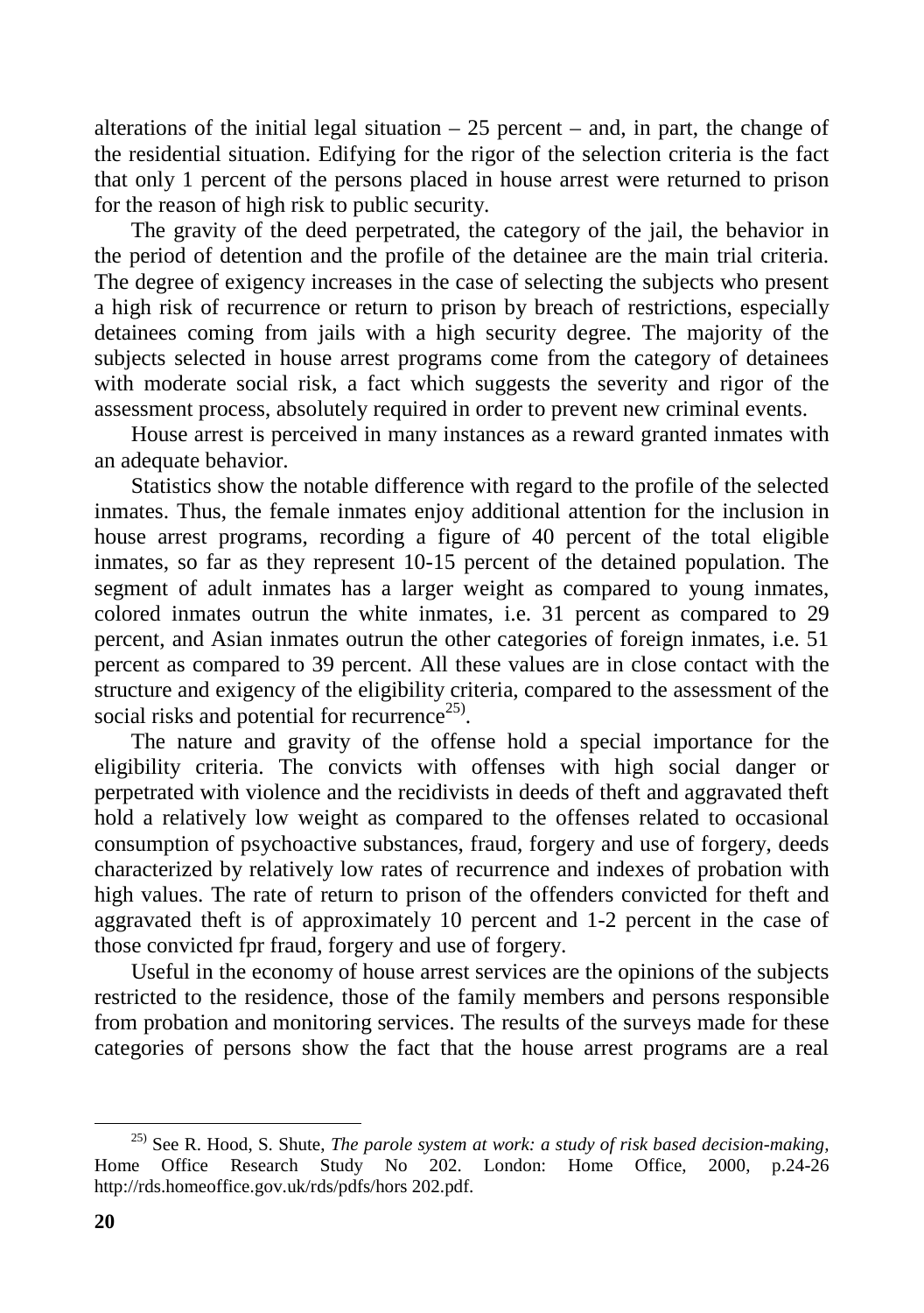success in the achievement of the objective of smoothing the transition process from custody to reintegration in society.

98 percent of the subjects appreciate favorably the measure of inclusion in house arrest programs, while the rest of 2 percent mentioned that they would have preferred to do the rest of their time in prison. 37 percent of the questioned people showed that the prospect of being paroled earlier with electronic monitoring influence to the better their behavior in jail, they being preoccupied to meet the eliginility requirements.

The probation services generally support the house arrest programs, appreciating that such programs represent a real help for their activities (76 percent). In their great majority, the subjects consider that the information system must be transparent and improved continuously. In this respect, 83 percent of the interviewed persons said that they had been informed by written documents, while 29 percent also by video materials and approximately 49 percent considered that they had not been sufficiently informed before entering the assessment process.

In the opinion of 82 percent of the program subjects, the main advantage is represented by the recovery of the social contact and family life. 72 percent of the family members appreciate the contribution of house arrest to the maintenance of domestic relations and 69 percent underline the cut down of the expenses incurred by the family during the detention period: parcels, visits, correspondence etc.

The possibility to carry out certain remunerated activities represents the second mentioned advantage. Approximately 28 percent of the convicts returned to the old place of work, while 36 percent were recorded as seeking work. The detention with house arrest is considered both and advantage and a disadvantage in the execution of a paid activity. Among the advantages there are mentioned the possibility to seek a place of work and the establishment of an orderly living regime and in the chapter of disadvantages there are the complaints for the severe restrictions which limit the possibility of finding a place of night work for instance (41 percent).

61 percent of the subjects declared at least one breach of the program<sup>26)</sup>. More than 67 percent of them were due to the operation of the equipment or insufficient training.

The probation and monitoring services and a large part of the family members appreciated positively the activity of the operators considering them polite, amicable and professional, especially at the installation of the electronic system and solving of the deviations of hierarchic nature.

The deviations can be grouped in four categories, which in many instances superimpose or interpenetrate. Mainly, these are the causes for:

 $\checkmark$  the operation and reliability of the equipment;

<sup>&</sup>lt;sup>26)</sup> "Breach of restrictions" refers both to ignorable breaches and those which attract sanctioning of the subject in question, noticeable by the said individual or the monitoring system.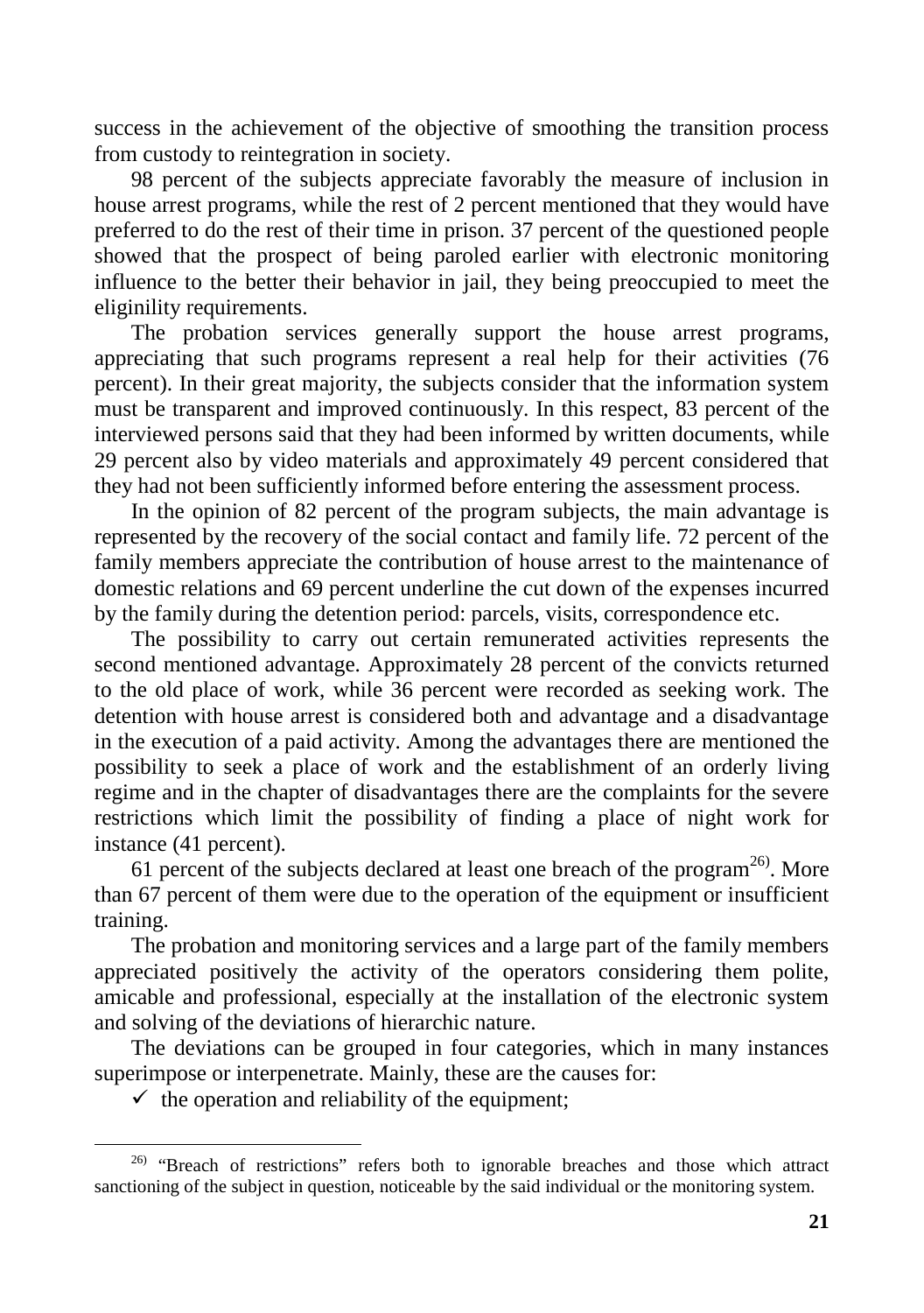$\checkmark$  aspects of emotional or psychological nature;

 $\checkmark$  possession or management of residences and/or behavior in domestic couple relation;

 $\checkmark$  isolation, boredom or improper living style etc.

# **15. House arrest is justified and promoted by a favorable rate costbenefits**

Analysis of the economic efficiency pursues the identification and assessment of the expenses generated by the stages of the monitoring process: assessment of the eligibility and risks, rendering operable the monitoring services and, as the case may be, and where the situation requires it, quantification of the expenses determined by the deviations recorded and returns to prison ordered. The sum of these costs is opposed to the expenses generated by the custody of persons convicted in a certain period of time.

The advantage of electronic monitoring consists of the highlighting of a subunitary expenses/efficiency ratio. The costs recorded besides the electronic monitoring services take place in a large interval of values, representing 40-80 percent of the total expenses for detention. In order to promote and support the electronic monitoring programs there are spread values which tend towards 70-85 percent of the specific custody costs.

In reality, the assessment mechanism is much more difficult and complex. A pertinent and credible conclusion can be made exclusively on the basis of data furnished by the pilot project.

Two aspects are relevant: the *economy of resources* results by the decrease of the penitentiary population and the *reduction of the demand for investments* at the level of preventive detention centers and jails. There must nor be omitted the fact that, to a certain extent, personnel expenses related to probation and monitoring services increase.

The efficiency of the electronic monitoring programs remains an open subject. The areas of research of the efficiency are limited by a relatively reduced number of indicators and have a narrow investigation area. Usually, the research objectives are oriented towards the issues of costs, recidivism and prison and social impact.

The studies carried out on the contents and results of some monitoring programs sought to highlight the efficiency of the permanent control measure on various target-categories of offenders.

Not always the results were according to expectations. In many instances, the data showed that there are no significant differences between the recidivism ratio recorded by the electronically monitored groups and those who served time in jail.

Most of the opinions lead to the conclusion that electronic monitoring is neutral with regard to the dynamics of the recidivism index.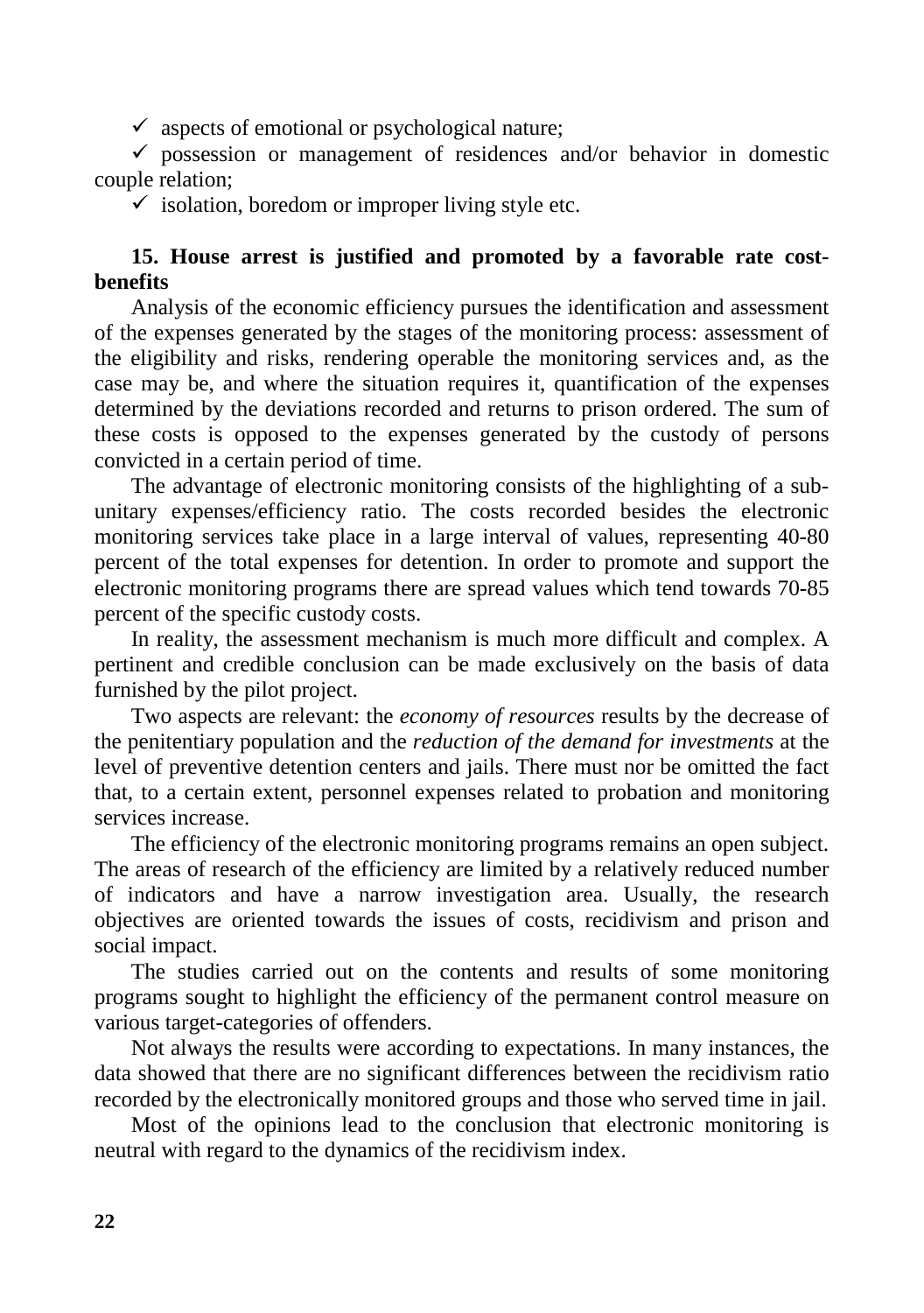Frequently there is introduced the thesis according to which *the monitoring systems have a limited impact on the improvement of the social behavior of the individual, in the absence* of some adequate interventions of behavioral and social therapy and focused on the reintegration of the offenders in the community. The finding is justified by the fact that *electronic monitoring does not approach issues of behavioral therapy*, its scope being to record and signal the conformity of observing the obligations assumed by the monitoring program. In this context, *the role of electronic monitoring services is to support the actions of social treatment or social-professional training*, the results being more than conclusive.

### **16. The pilot experiment is the pragmatic mode of integration of the electronic monitoring services and programs**

In the majority of international jurisdictions, the organization, operation and development of electronic monitoring services were achieved as a result of the initiation and execution of pilot programs. It is a modality recommended to Romania.

The diversity of the opinions circulated in institutional plane requests a certain coagulation of the opinions. That is why carrying out of some experiments in the direction of coagulating, harmonizing and clarifying the issues and finding legislative and administrative solutions handy for those who, in a not very far future, will have to solve cases of this kind, is a good sign.

The debates on electronic monitoring bring to discussion subjects of the nature of legal, management and administration, control of criminality, provision of public security, making profitable the costs, and, not last, assessment and quantification of the emotional impact on the community and person.

It is fundamental to be analyzed to what extent the present legislation allows the configuration of an electronic monitoring program regarding limitation of movement of eligible subjects and under what conditions the monitoring services are constituted in a useful mode of reducing the investigated population in Romania. Under such circumstances, it is necessary and timely to diagnose the capacity of public institutions to answer to the requirements to provide complete and efficient electronic monitoring services.

At conceptual level, the Romanian criminal legislation provides the possibility to oblige a person engaged in a criminal trial "to wear permanently an electronic monitoring device"<sup>27)</sup>. Limitation from the operative perception – suggested by the previously mentioned regulation – and the removal of possible application deficiencies can be achieved by the operation of certain clarifications at the level of the legislative package. Supplementation of the legal means by introducing the notions of *house restriction and arrest with restriction at the residence* is a fully justified approach. The deficiencies of operative nature find

<sup>&</sup>lt;sup>27)</sup> Se art. 145, 160<sup>2</sup> and 453<sup>1</sup>, the Criminal Procedure Code in force.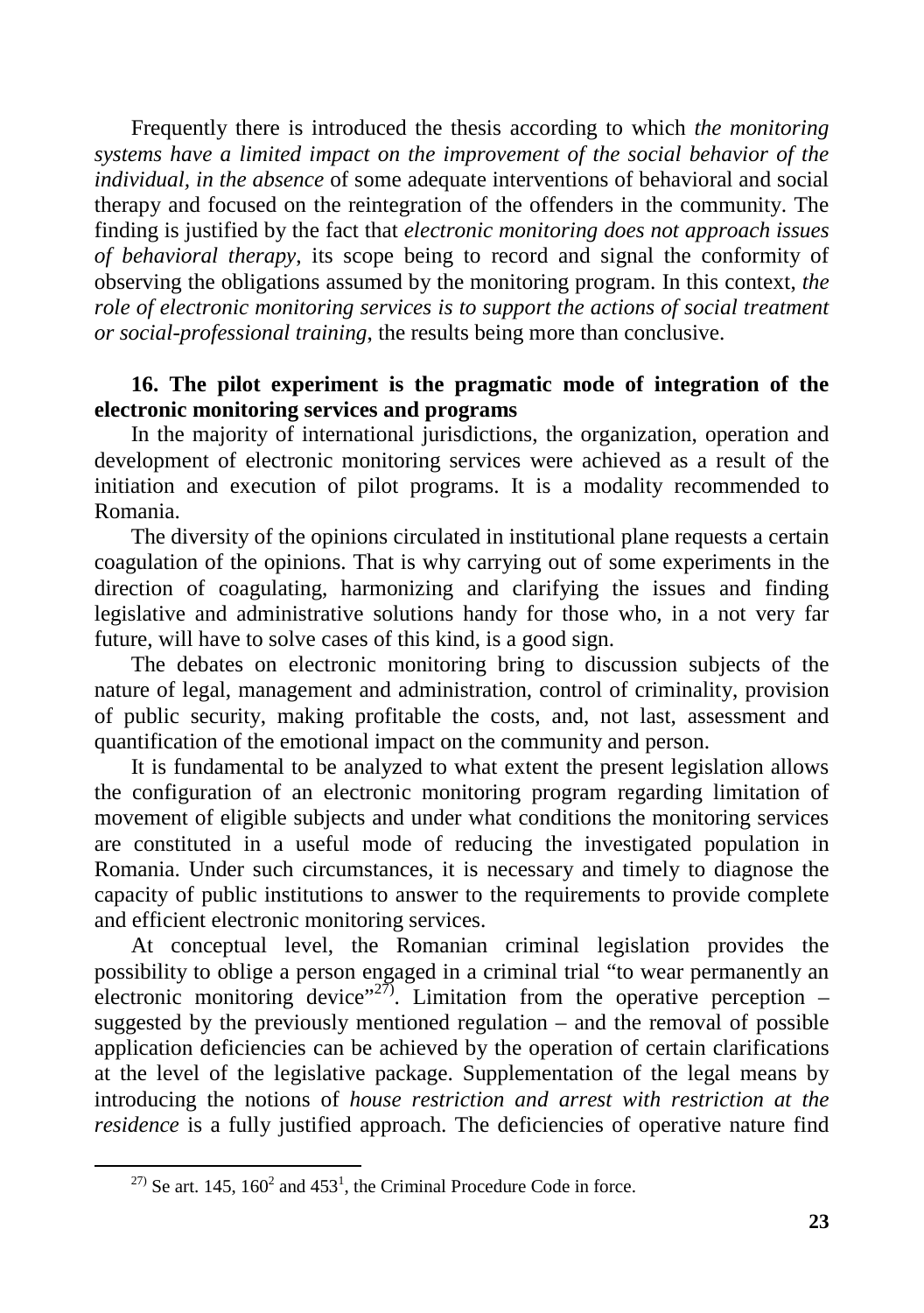their solution in the enlargement of the area of competence and intervention up to the level of private operators, by outsourcing procedures of the services or publicprivate partnership.

### **Conclusions**

The efficiency of electronic monitoring, its role and importance within the frame of criminality control, degree of penetration in the media with high vulnerability and social risk are in accordance with the necessity of the mentality changes with regard to delinquency. Establishment of the moment and modes of implementation of electronic monitoring services must be determined according to the fundamental objective of the act of justice: *to do all that is best and useful for the reintegration of the offender in society, with minimum costs*. The extent to which these desiderata are fulfilled is given by the evolution of the weight of actions opposed to preventive detention and/or punishment in jail in the total of sentences pronounced in courts.

Certainly, the results of a pilot experiment could clarify many uncertainties.

At international level, the stake of electronic monitoring programs is the extension of the programs towards grave offenses and individuals with pronounced deviating behavior. Continuous building and improvement of such programs, with a large dose of social risk, express a provocation and a search for the limits of use of electronic monitoring services.

In Romania, the process is quartered in the area of intent. Execution of a pilot project at the level of the Ministry of Justice, with the support of the affected public sectors and a private partner with relevant experience may be the long sought for trigger.

### **References**

Bonta, J. & Capretta, S. W. & Rooney, J. (2000). *Can Electronic Monitoring Make a Difference? An Evaluation of Three Canadian Programs,* Crime & Delinquency Magazine, no.46 (1), p. 61-75

Corbett, R. & Marx, G. T. (1991). *Critique: No Soul in the New Machine: Technofallacies in the Electronic Monitoring Movement*, Justice Quarterly Magazine, Volume 8 Issue 3, p. 399-414, September

Crowe, A. H. (2002). *Electronic supervision: From decision-making to implementation*, Corrections Today, vol. 64, no. 5, p. 130-133

Dodgson, K. & Goodwin, Ph. & Howard, Ph. & Llewellyn-Thomas, S. & Mortimer, Ed. & Russell, N. & Weiner, M. (2001). *Electronic monitoring of released prisoners: an evaluation of the Home Detention Curfew scheme,* Home Office Research, Development and Statistics Directorate March, p. 2. http://library.npia.police.uk/docs/hors/hors 222.pdf

Gainey, R. R. & Payne, B. K. & O'Toole, M. (2000). *Relationships Between Time in Jail, Time on Electronic Monitoring, and Recidivism: An Event History*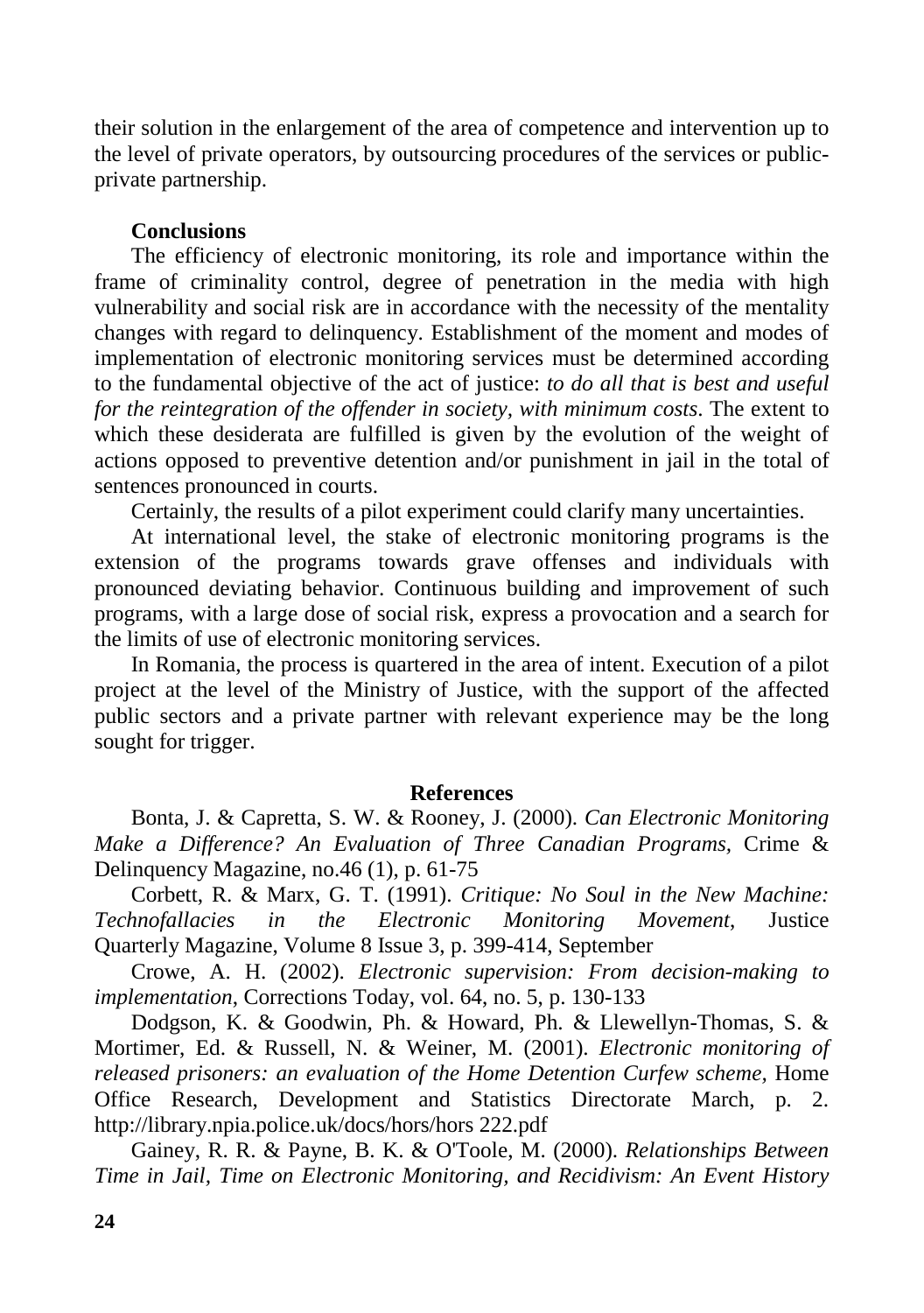*Analysis of a Jail-Based Program,* Justice Quarterly Magazine, Volume 17, Issue 4, p. 733-752, December

Gaineym R. R. & Payne, B. K. (2003). *Changing attitudes toward house arrest with electronic monitoring: the impact of a single presentation,* Journal of Offender Therapy and Comparative Criminology Magazine, no. 47, p. 196-209

Hassett. P., *The Use of Electronic Monitoring for Pretrial Release*, 5<sup>th</sup> BILETA Conference British and Irish Legal Technology Association, 03/04/2005, http://www . bileta.ac.uk

Hood, R. & Shute, S. (2000). *The parole system at work: a study of risk based decision-making*, Home Office Research Study No 202. London: Home Office, p. 24-26, http://rds.homeoffice.gov.uk/rds/pdfs/hors 202.pdf

Mainprize, S. (1992). *Electronic monitoring in corrections: Assessing cost effectiveness and the potential for widening the net of social control*, Canadian Journal of Criminology, 34(2), p. 161-180

Maxfield, M. G. & Baumer, T.L. (1999) *Home detention with electronic monitoring; Comparing pre-trial and post conviction program*, Crime & Delinquency Magazine, vol. 36 no. 4, p. 521-536

Michael, B. P. & Lord, P. (1995). *Electronic house arrest: An examination of citizen attitudes,* Crime & Delinquency Magazine no. 41, p. 332-346

Mukherjee, S. (1999). *Intermediate sanctions: Electronic monitoring and house arrest,* in G. Newman (ed.), Global Report on Crime and Justice, Oxford University Press, New York, http://www.aic.gov.au/publications

Renzema, M. & Wilson, E.M. (2005). *Can electronic monitoring reduce crime for moderate to high-risk offenders?* Journal of Experimental Criminology Magazine no. 1, p. 215-237

Renzema, M. (2003). *Electronic Monitoring's Impact on Reoffending*, (revised) faculty.kutztown.edu/renzema/EM/april 05/2003 protocol.pdf, p. 2

Schmidt, A. (1998). *Electronic Monitoring: What does the literature tell us?,* în Federal Probation, vol. 62 no. 2, p. 10-19

Stone, C. (1988). *Bail Information for the Crown Prosecution Service*, London; Vera Institute of Justice

National Institute of Correction, *Designing an Electronic Monitoring Program: A Guide to Program Design, Implementation, and Management, The Experience of* 

*Clackamas County,* Oregon/2006, p.10, http://nicic.gov/pubs/pre/008745.pdf;

*Criminal Code of 16.04.1997*, in force, published in the Official Monitor of Romania, part I, no. 65 of April 4, 1997

*Criminal Procedure Code* of 30.04.1997, in force, published in the Official Monitor of Romania, part I, no. 78 of April 30, 1997

*Law no. 286/2009 on the Criminal Code*, published in the Official Monitor of Romania, part I, no. 510 of July 24, 2009

*Law no. 135/2010 on the Criminal Procedure Code*, published in the Official Monitor of Romania, part I, no. 486 of July 15, 2010